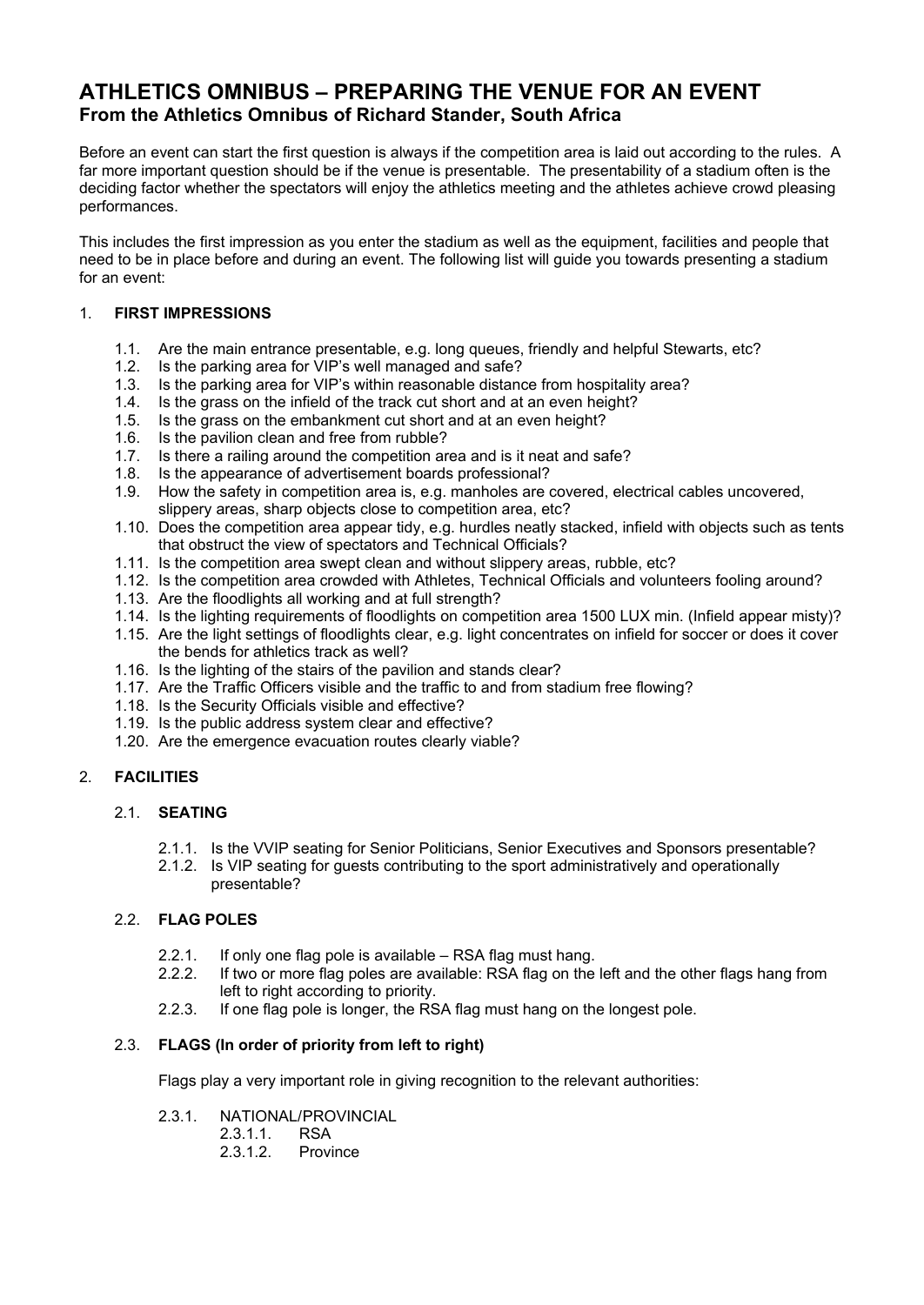- 2.3.1.3. National/Provincial Sport Federation
- 2.3.1.4. Title Sponsor
- 2.3.1.5. Host City

# 2.4. **COMMUNICATION AREA**

#### 2.4.1. **Television**

- 2.4.1.1. Area for mobile unit to operate from
- 2.4.1.2. Interview area and/or mixed zone
- 2.4.1.3. Elevated area for cameras
- 2.4.1.4. Three phase power<br>2.4.1.5. Telephone line
- Telephone line

# 2.4.2. **Radio – per language**

- 2.4.2.1. Kiosk free from external noise such as crowd and announcer noises
- 2.4.2.2. table and chair<br>2.4.2.3. 2 x 3 point plug<br>2.4.2.4. Telephone line
- 2 x 3 point plugs
- Telephone line

# 2.4.3. **News papers - per journalist**

- 2.4.3.1. Table and chair<br>2.4.3.2. Telephone line
	- Telephone line

#### 2.5. **DIRECTION BOARDS**

The following direction boards should be readable and easy to see:

- 2.5.1. To the event race
- 2.5.2. Kilometre markers Road Races, Cross Country, Race walking 2.5.3. VVIP area
- 2.5.3. VVIP area<br>2.5.4. VIP area
- VIP area
- 2.5.5. Hospitality area
- 2.5.6. Parking area Public<br>2.5.7. Parking area VVIP a
- 2.5.7. Parking area VVIP and VIP<br>2.5.8. Parking Officials
- 2.5.8. Parking Officials<br>2.5.9. No Parking
- No Parking
- 2.5.10. No entrance
- 2.5.11. Doctor
- 2.5.12. First aid
- 2.5.13. Ambulance
- 2.5.14. Doping Room
- 2.5.15. Assizing
- 2.5.16. Mixed Zone
- 2.5.17. Office Stadium Management
- 2.5.18. Office Event Management
- 2.5.19. Announcer
- 2.5.20. Medal ceremonies
- 2.5.21. Appeal Board
- 2.5.22. Conference centre
- 2.5.23. Technical Officials
- 2.5.24. JOC Command Centre
- 2.5.25. LOC Command centre
- 2.5.26. Equipment room
- 2.5.27. Store room
- 2.5.28. Security
- 2.5.29. Tickets
- 2.5.30. Entrance
- 2.5.31. Exit
- 2.5.32. Refreshments
- 2.5.33. Call Room
- 2.5.34. Warm up area
- 2.5.35. Results
- 2.5.36. Electronic time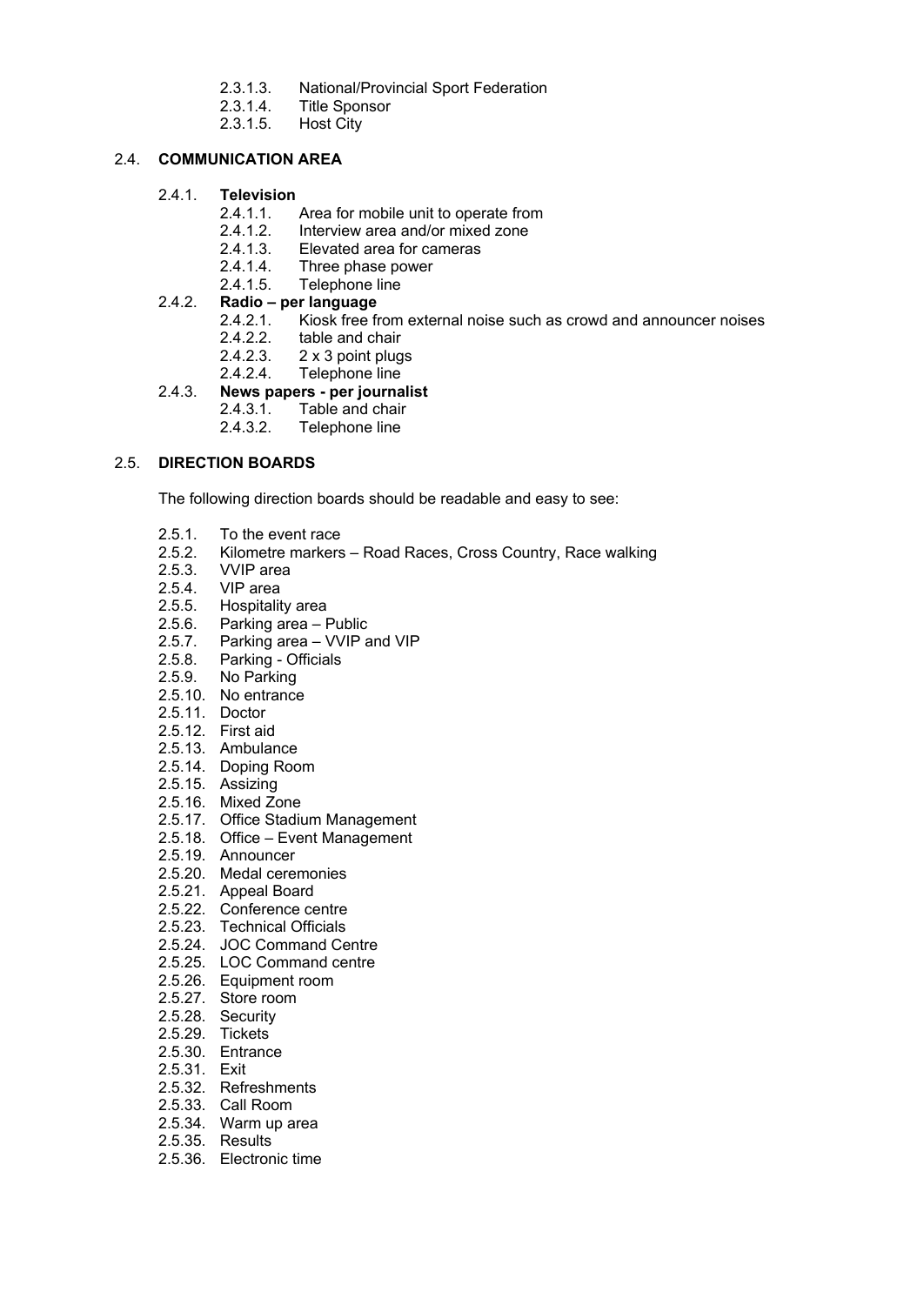- 2.5.37. Danger
- 2.5.38. Showers
- 2.5.39. Change Rooms players
- 2.5.40. Change Rooms Officials
- 2.5.41. Toilets Men
- 2.5.42. Toilets Women
- 2.5.43. Public telephone

#### 2.6. **HOSPITALITY AREA**

- 2.6.1. Layout plan
- 2.6.2. Food & beverages
- 2.6.3. Security
- 2.6.4. Branding
- 2.6.5. Programmes
- 2.6.6. Provincial Information booklets

#### 2.7. **PARKING**

- 2.7.1. VVIP
- 2.7.2. VIP, Media and LOC
- 2.7.3. Officials
- 2.7.4. Ambulance and Doctor
- 2.7.5. JOC
- 2.7.6. LOC

# 2.8. **MEETING ROOMS FOR**

- 2.8.1. LOC
- 2.8.2. JOC or Command Centre
- 2.8.3. Selectors
- 2.8.4. Technical Officials
- 2.8.5. Results
- 2.8.6. Board
- 2.8.7. Appeal Board

#### 2.9. **VICTORY CEREMONIES**

- 2.9.1. National Anthem on CD
- 2.9.2. Ceremonial music on CD
- 2.9.3. Uniform clothing
- 2.9.4. Flowers for prize winners
- 2.9.5. Chairs for guests
- 2.9.6. Table for medal lay-out
- 2.9.7. Table cloth
- 2.9.8. Medal pillows x 3 (Gold, Silver and Bronze)
- 2.9.9. Medals
- 2.9.10. Gifts to medal presenters
- 2.9.11. Podium
	- 2.9.11.1. Winner in the centre
	- $2.9.11.2$ .  $2<sup>nd</sup>$  on the right hand side of the winner
	- 2.9.11.3.  $3<sup>rd</sup>$  on the left hand side of the winner
	- 2.9.11.4.  $4<sup>th</sup>$  to 8<sup>th</sup> on the left hand side of 3<sup>rd</sup> position
- 2.9.12. Briefing document on procedure of medal ceremony
- 2.9.13. Time schedule of medals issued
- 2.9.14. Order of medals issued Bronze, Silver, Gold
- 2.9.15. Order of Category Medal Ceremony
	- 2.9.15.1. Junior
		- 2.9.15.2. Masters
	- 2.9.15.3. Seniors
- 2.9.16. Order of hanging medals First hang the medal, then congratulate the medal winner.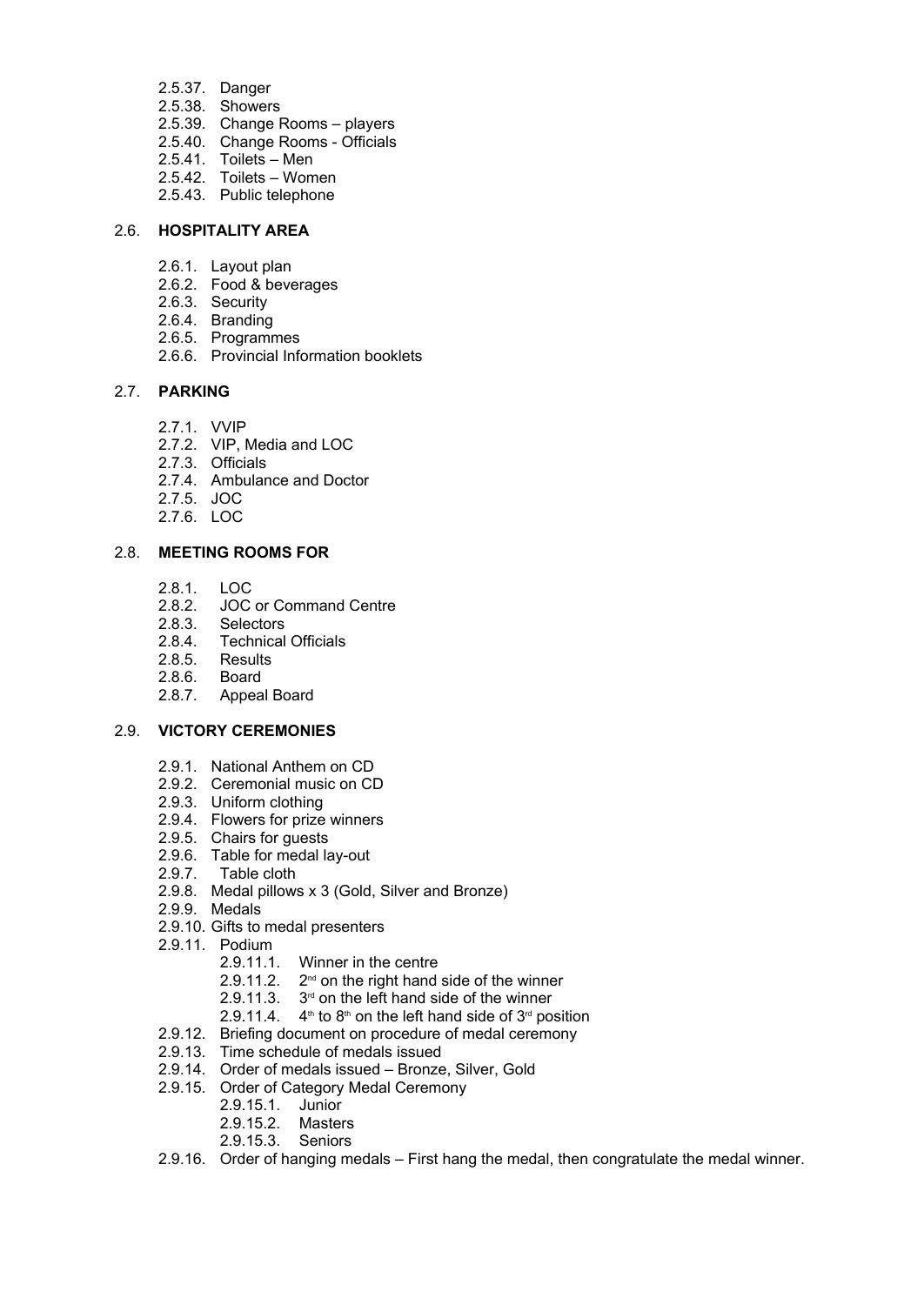#### 2.10. **IDENTIFICATION TAGS**

- 2.10.1. The front of the Identification Tag carries Logos of the organizer and sponsor, the name of the event, date of the event and the venue of the event.
- 2.10.2. On the edges of the Identification Tags, numbers will reflect which Official the Identification Tags are for.
- 2.10.3. On the flip side of the Identification Tags the numbers will appear with the description of the Official.
- 2.10.4. For easy identification the Identification may be colour coded. E.g.:
	- 2.10.4.1. Green VIP's, administrators and executive team manager (head of delegation)
	- 2.10.4.2. Blue Technical Officials<br>2.10.4.3. Red Managers and Coa
	- Red Managers and Coaches
	- 2.10.4.4. Pink Athletes
	- 2.10.4.5. White Press
- 2.10.5. The example below shows an Identification Tag issued to a Team Coach



#### 3. **OFFICIALS AND TECHNICAL OFFICIALS**

#### 3.1. **HOST/HOSTESS**

- 3.1.1. At the main entrance of the stadium to direct guests to the VIP area
- 3.1.2. At the door of the VIP area to welcome VIP's
- 3.1.3. In the hospitality area to ensure that the hospitality area are presentable at all times

#### 3.2. **APPEAL BOARD** - 3 or 5 members

#### 3.3. **ANNOUNCING**

- 3.3.1. Announcer<br>3.3.2. Announcino
- 3.3.2. Announcing Assistant
- 3.3.3. Recorder

#### 3.4. **STARTER**

- 3.4.1. Starter 1
- 3.4.2. Starter 2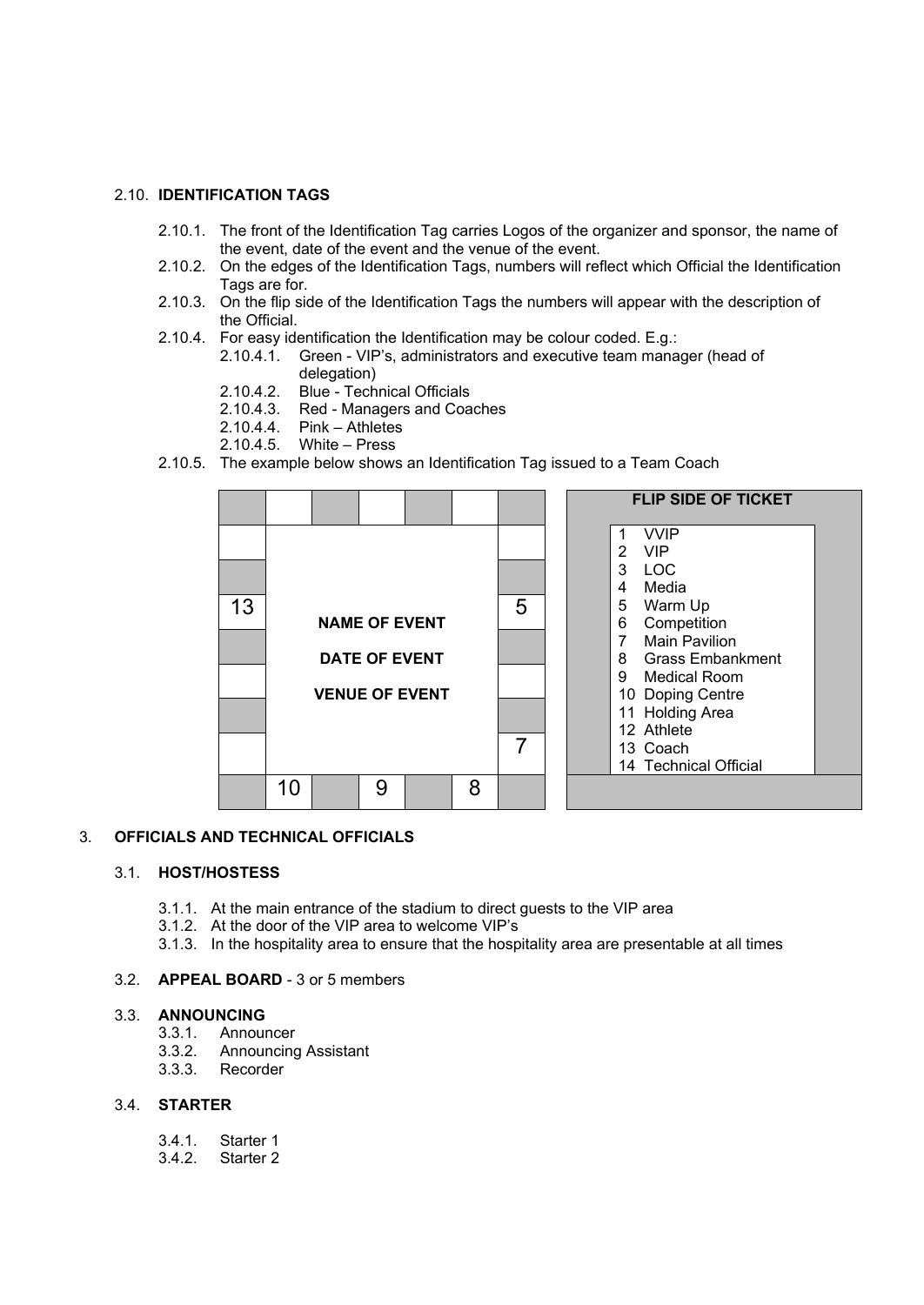#### 3.5. **STARTERS COORDINATOR**

- 3.5.1. Starter Assistant 1
- Starter Assistant 2
- 3.5.3. Starter Assistant 3

#### 3.6. **REFEREES**

- 3.6.1. Track
- 3.6.2. Time
- 3.6.3. Electronic time/Photo Finish (per camera)
	- 3.6.3.1. Chief
	- 3.6.3.2. Operator
	- 3.6.3.3. Reader
	- 3.6.3.4. Writer
- 3.6.4. Vertical Jumps
- 3.6.5. Horizontal Jumps
- 3.6.6. Throws Shot/Hammer
- 3.6.7. Throws Discus/Javelin
- 3.6.8. Race Walking (Events outside stadium)
- 3.6.9. Combined Events

#### 3.7. **OFFICIALS**

- 3.7.1. Timekeepers
	- 3.7.1.1. Chief + 7 or more depending on places
	- 3.7.1.2. Recorder
- 3.7.2. Place Judges
	- 3.7.2.1. Chief + 7 or more depending on places
	- Recorder
- 3.7.3. Lap scorers x 2
- 3.7.4. Corner judges/Umpires
	- 3.7.4.1. Chief + at least 2 per corner
- 3.7.5. Electronic number control
	- 3.7.5.1. Chief + assistant
- 3.7.6. Wind gauge operator track x 2
- 3.7.7. Wind Gauge Operator Horizontal Jumps x 2
- 3.7.8. Walk judges at least 4
- 3.7.9. High jump 3.7.9.1. Chief + 2 officials
- 3.7.9.2. Recorder 3.7.10. Long jump
- 3.7.10.1. Chief + 2 officials 3.7.10.2. Recorder
- 3.7.11. Triple jump
	- 3.7.11.1. Chief + 2 officials
- 3.7.11.2. Recorder
- 3.7.12. Pole vault
- 3.7.12.1. Chief + 2 officials
- 3.7.12.2. Recorder
- 3.7.13. Shot put
	- 3.7.13.1. Chief + 2 officials
		- 3.7.13.2. Recorder
- 3.7.14. Discus Throw + Hammer Throw 3.7.14.1. Chief + 3 officials 3.7.14.2. Recorder
- 3.7.15. Javelin Throw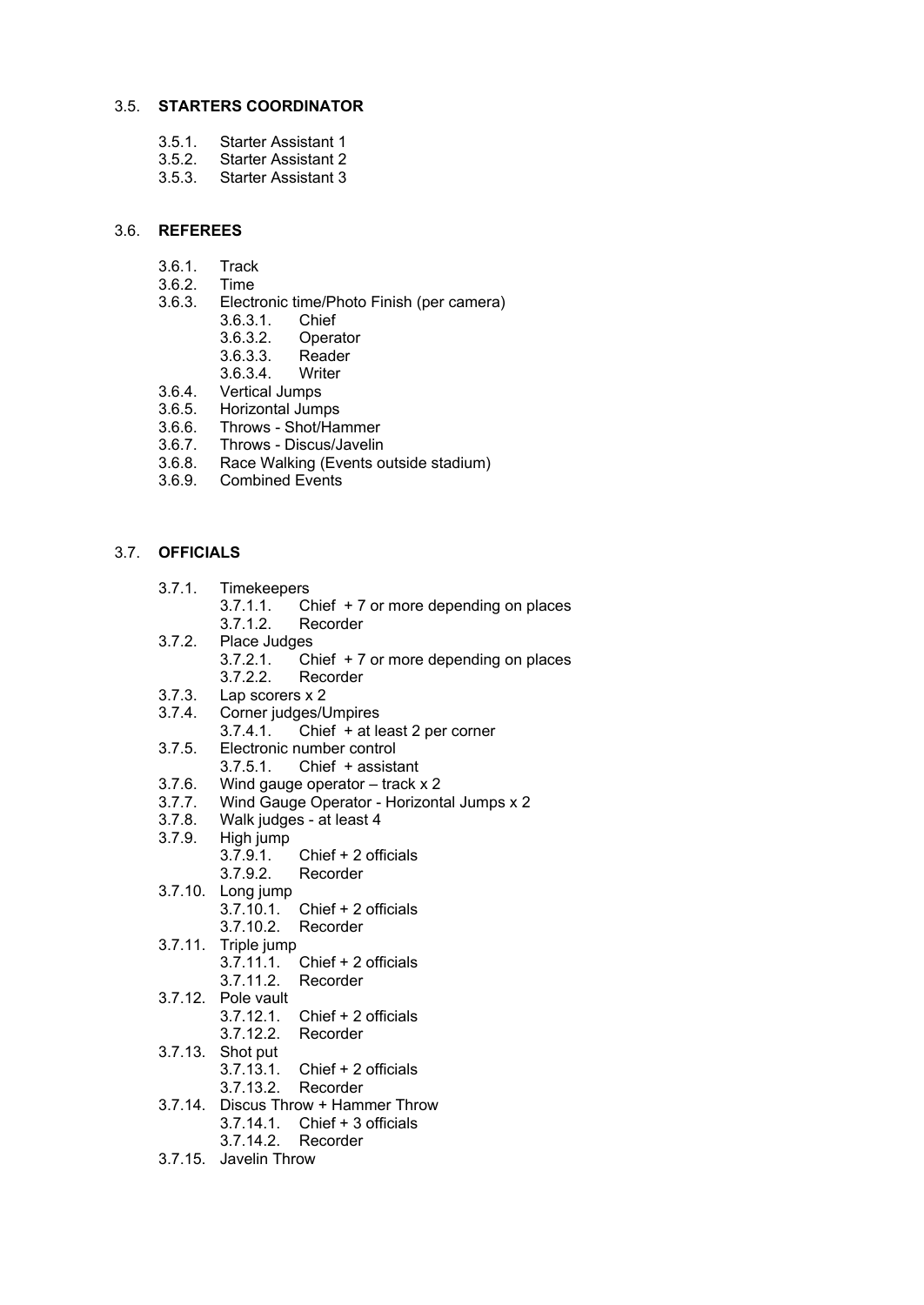- 3.7.15.1. Chief + 4 officials
- 3.7.15.2. Recorder
- 3.7.16. Combined Events
	- 3.7.16.1. 2 officials
	- 3.7.16.2. Recorder
- 3.7.17. GENERAL
	- 3.7.17.1. Records
	- 3.7.17.2. Lane Draw x 3
	- 3.7.17.3. Results and duplicating x 3
	- 3.7.17.4. Corvee x 30
		- A To adjust hurdles heights
			- B Carrying of implements and equipment
			- C Ladies to present prizes
			- D Runners for distribution of results
			- E Medical services
			- F Honorary doctors
			- G Physiotherapists x 2
			- H First aid x 3
			- I Test room attendants 1 man, 1 woman
			- J Gate and programs
			- K Marshals x 4
			- L Parking x 4
			- M Entrance into stadium x 2
			- N Entrance into VIP lounge x 2
			- O Mixed Zone
			- P Warm up area
			- Q Call Room
	- 3.7.17.5. Entrance into warm up area
	- A Chief + 2 officials
	- 3.7.17.6. Call Room area
		- A Chief + 2 officials
	- 3.7.17.7. Liaison officials
		- A Athletes
			- B Press
			- C Guests of honour
	- 3.7.17.8. Assize official
		- A Chief + assistant

# 4. **MARKERS AND OTHER FORMS OF SIGNAGE IN COMPETITION AREA**

The following markers must be clearly reflected on the inner rim of the athletics track. All markers must have an accreditation certificate from a land surveyor:

#### 4.1. **FINISH**

- 4.1.1. There must be only one finish line for all track events.
- 4.1.2. The finish of a race shall be denoted by a white line 5cm wide.
- 4.1.3. To assist alignment of the Photo Finish equipment and to facilitate the reading of the Photo Finish image, the intersection of the lane lines and the finish line shall be painted black in a suitable design.

# 4.2. **START SPRINT MARKERS**

- 
- 4.2.1. 60 m<br>4.2.2. 80 m  $4.2.2.$ <br> $4.2.3.$
- $100 m$
- 4.2.4. 150 m
- 4.2.5. 200 m
- 4.2.6. 300m
- 4.2.7. 400 m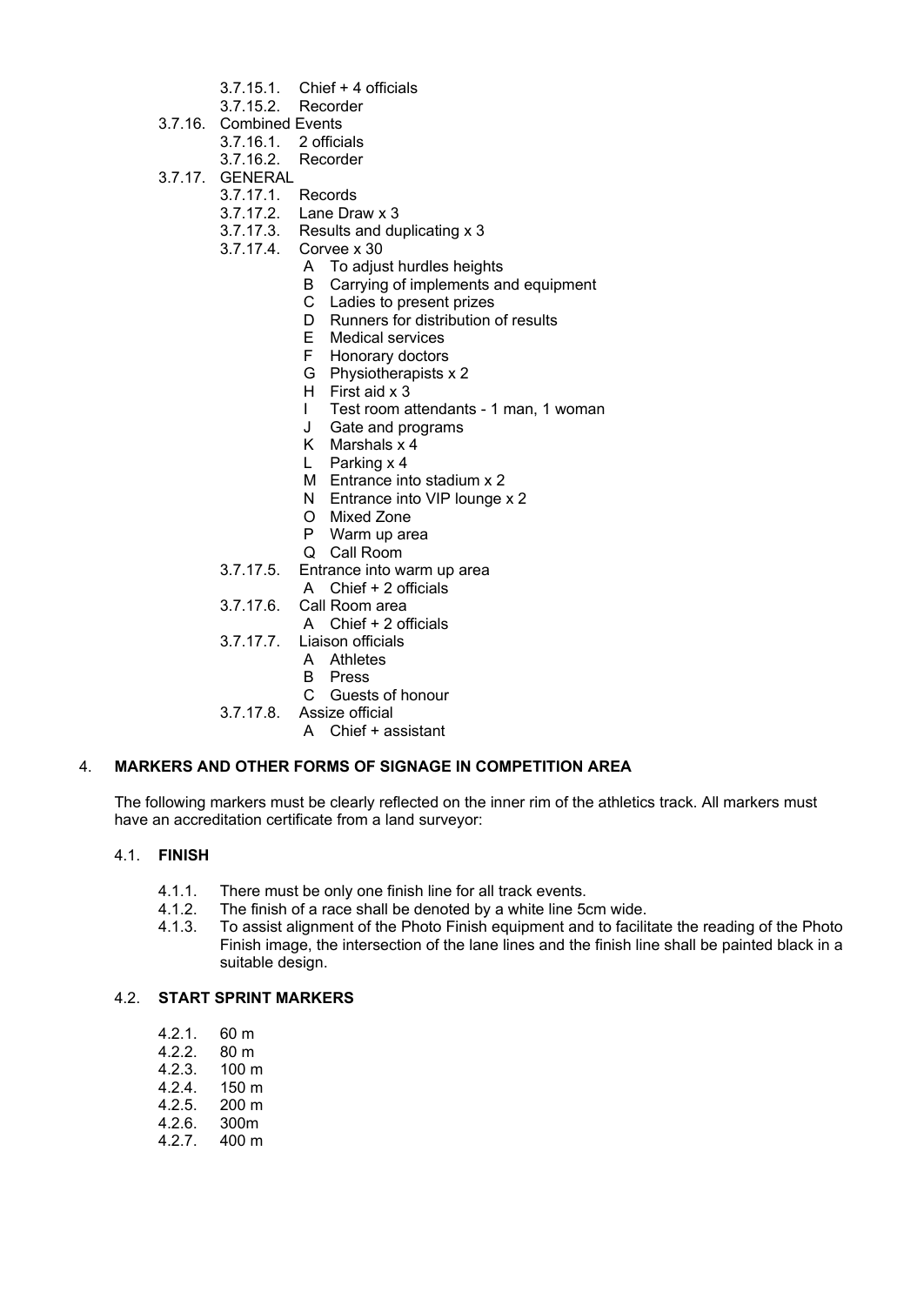#### 4.3. **START OF MIDDLE AND LONG DISTANCE MARKERS**

- 4.3.1. 800 m non-staggered
- 4.3.2. 800 m staggered
- 4.3.3. 800 m cut in line -1st bend if staggered start is used
- 4.3.4. 1200 m
- 4.3.5. 1500 m
- 4.3.6. 1 mile
- 4.3.7. 3 000 m
- 4.3.8. 5 000 m
- 4.3.9. 10 000 m

#### 4.4. **START OF STEEPLE CHASE MARKERS**

- 4.4.1. 1 500 m steeple chase
- 4.4.2. 2 000 m steeple chase
- 
- 4.4.3. 3 000 m steeple chase<br>4.4.4. Hurdles adiustable in Hurdles – adjustable in height:
- 4.4.5. 4 hurdles around the track + 1 at waterhole
- 4.4.6. Waterhole 3,66 m x 3,66 m<br>4.4.7. Water level in line with track
- Water level in line with track surface
- 4.4.8. Carpet in water hole

#### 4.5. **START OF RACE WALKING MARKERS**

- 4.5.1. 1 500 m (same as middle distances start)
- 4.5.2. 1 500 m start in  $7<sup>th</sup>$  lane  $*$
- 4.5.3. 3 000 m (same as middle distances start)
- 4.5.4. 3 000 m start in  $7<sup>th</sup>$  lane  $*$
- 4.5.5. 5 000 m (same as middle distances start)
- 4.5.6. 5 000 m start in  $7<sup>th</sup>$  lane  $*$
- 4.5.7. 10 000 m (same as middle distances start)<br>4.5.8. 10 km road race walking #
- 10 km road race walking  $#$
- 4.5.9. 20 km road race walking #
- 4.5.10. 50 km road race walking #
- \* The marker in the 7<sup>th</sup> lane allow for development races such as school races to take place while the rest of the programme continues in the inside lanes.
- **#** Route map
- **#** Markers on route

#### 4.6. **RELAY MARKERS**

- 4.6.1. **START**
	- 4.6.1.1. 4 X 80M
	- 4.6.1.2. 4 X 100M
	- 4.6.1.3. 4 X 400M
	- 4.6.1.4. 1 000M medley (100m, 200m, 300m, 400m)
- 4.6.2. **START**
	- 4.6.2.1. 4 X 80M
	- 4.6.2.2. 4 X 100M
	- 4.6.2.3. 4 X 400M
	- 4.6.2.4. 1 000M medley (100m, 200m, 300m, 400m)
		- A 300m cut in line

# 4.6.3. **EXCHANGE ZONES**

#### 4.6.3.1. **4 x 80m exchange zones**

Centre line, exchange zone front (10m), back (10 m) and pre zone area (10 m)

- A Exchange 1
- B Exchange 2
- C Exchange 3
- 4.6.3.2. **4 x 100m exchange zones**

Centre line, exchange zone front (10m), back (10 m) and pre zone area (10 m)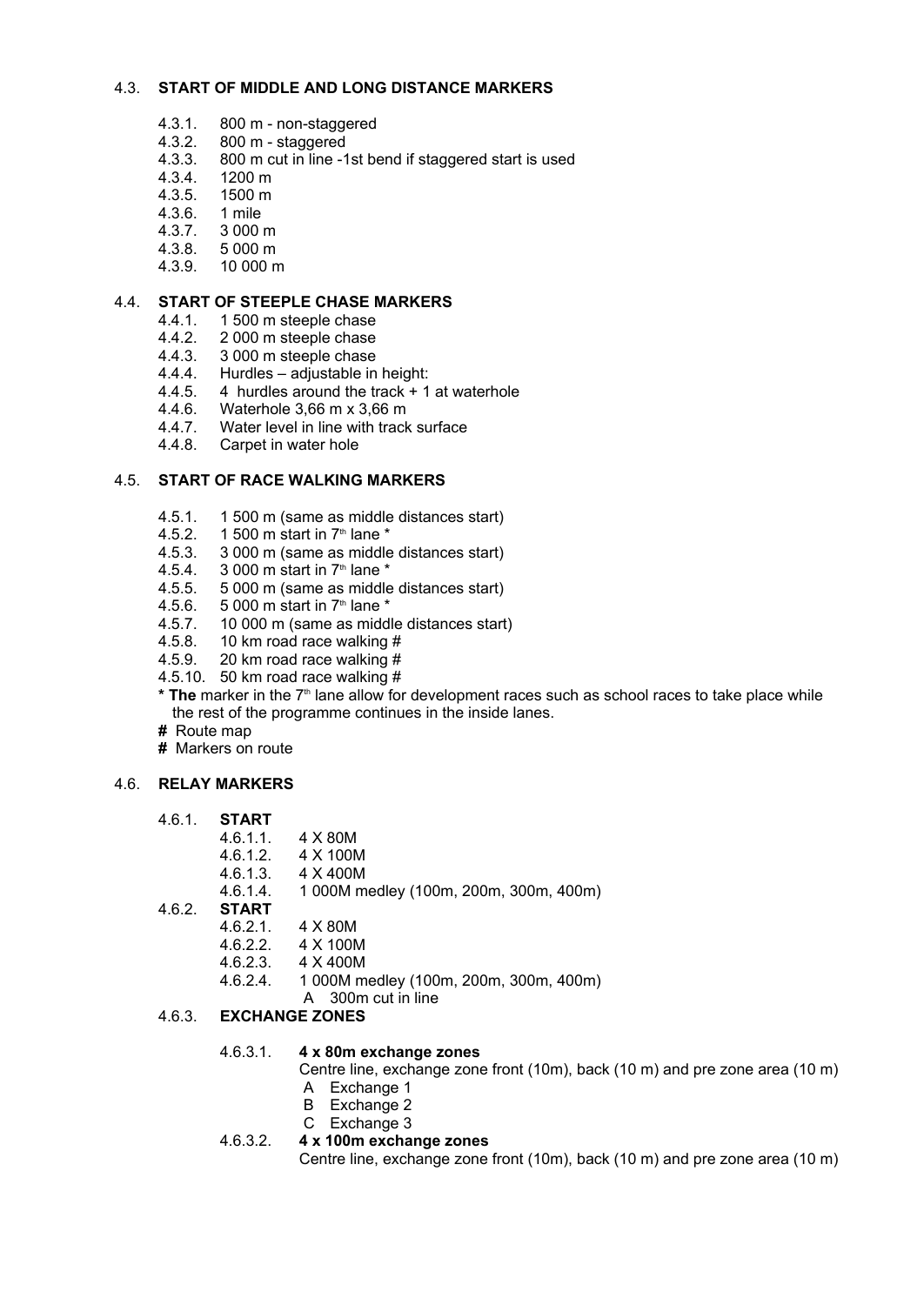- A Exchange 1
- B Exchange 2
- C Exchange 3

# 4.6.3.3. **4 x 400m exchange zones**

Centre line, exchange zone front (10m), back (10 m) and pre zone area (10 m) A Exchange 1

- B  $400m$  cut in line for  $2<sup>nd</sup>$  lap
- C Exchange 2
- D Exchange 3

# 4.6.3.4. **4 x 1 000m medley exchange zones**

- Centre line, exchange zone front (10m), back (10 m) and pre zone area (10 m)
- A Exchange 1 100m and cut in line in straight in front of the main pavilion
- B Exchange 2 after 200m leg
- C Exchange 3 after 300m leg

# 4.7. **HURDLE MARKERS**

#### 4.7.1. **START**

| 4.7.1.1. | 70 m                                           |
|----------|------------------------------------------------|
| 4.7.1.2. | 75 m                                           |
| 4.7.1.3. | 80 <sub>m</sub>                                |
| 4.7.1.4. | 90 <sub>m</sub>                                |
| 4.7.1.5. | 100 m - Same as 100m sprint                    |
| 4.7.1.6. | $110 \text{ m}$                                |
| 4.7.1.7. | 150 m $-$ Same as 150 m sprint                 |
| 4.7.1.8. | 200 m - Same as 200m sprint                    |
| 4.7.1.9. | 300 m - Same as 300m sprint                    |
| 17110    | $100 \text{ m}$ Came as $100 \text{ m}$ sprint |

4.7.1.10. 400 m – Same as 400m sprint

# 4.7.2. **HIGH HURDLES SPACING**

| <b>MEN</b>                    | <b>Distance</b> | <b>Distance</b> | <b>Distance</b>                  | <b>Distance</b>       |
|-------------------------------|-----------------|-----------------|----------------------------------|-----------------------|
|                               | in meter        | of start        | between                          | from last             |
| Age categories                |                 | To first        | hurdles                          | hurdle to             |
|                               |                 | hurdle          |                                  | finish line           |
| Senior Men                    | 110             | 13,72           | 9,14                             | 14,02                 |
| Junior Men: 19 Years          | 110             | 13,72           | 9,14                             | 14,02                 |
| Youth Boys: 17 Years          | 110             | 13,72           | 9,14                             | 14,02                 |
| Sub-Youth Boys: 16 Years      | 110             | 13,72           | 9,14                             | 14,02                 |
| Sub-Youth Boys: 15 Years      | 100             | 13              | 8,5                              | 10,5                  |
| Sub-Youth Boys: 14 Years      | 90              | 13              | 8                                | 13                    |
| Primary Youth Boys: 13 Years  | 80              | 12              | 8                                | 12                    |
| Primary Youth Boys: 12 Years  | 75              | 11              | 7,5                              | 11,5                  |
| Primary Youth Boys: 11 Years  | 70              | 10              | $\overline{7}$                   | 11                    |
| Primary Youth Boys: 10 Years  | 70              | 10              | 7                                | 11                    |
| <b>WOMEN</b>                  | Distance        | Distance        | Distance                         | Distance              |
|                               | in meter        | of start        | between                          | from last             |
|                               |                 | To first        | hurdles                          | hurdle to             |
| Age categories                |                 |                 |                                  |                       |
|                               |                 | hurdle          |                                  | finish line           |
| Senior Women                  | 100             | 13              | 8,5                              | 10.5                  |
| Junior Women: 19 Years        | 100             | 13              | 8,5                              | 10,5                  |
| Youth Girls: 17 Years         | 100             | 13              | 8,5                              | 10,5                  |
| Sub-Youth Girls: 16 Years     | 100             | 13              | 8,5                              | 10,5                  |
| Sub-Youth Girls: 15 Years     | 90              | 13              | 8                                | 13                    |
| Sub-Youth Girls: 14 Years     | 80              | 12              | 8                                | 12                    |
| Primary Youth Girls: 13 Years | 75              | 11              | 7,5                              | 11,5                  |
| Primary Youth Girls: 12 Years | 75              | 11              | 7,5                              | 11,5                  |
| Primary Youth Girls: 11 Years | 70<br>70        | 10<br>10        | $\overline{7}$<br>$\overline{7}$ | $\overline{11}$<br>11 |

# 4.7.3. **LONG HURDLES SPACING**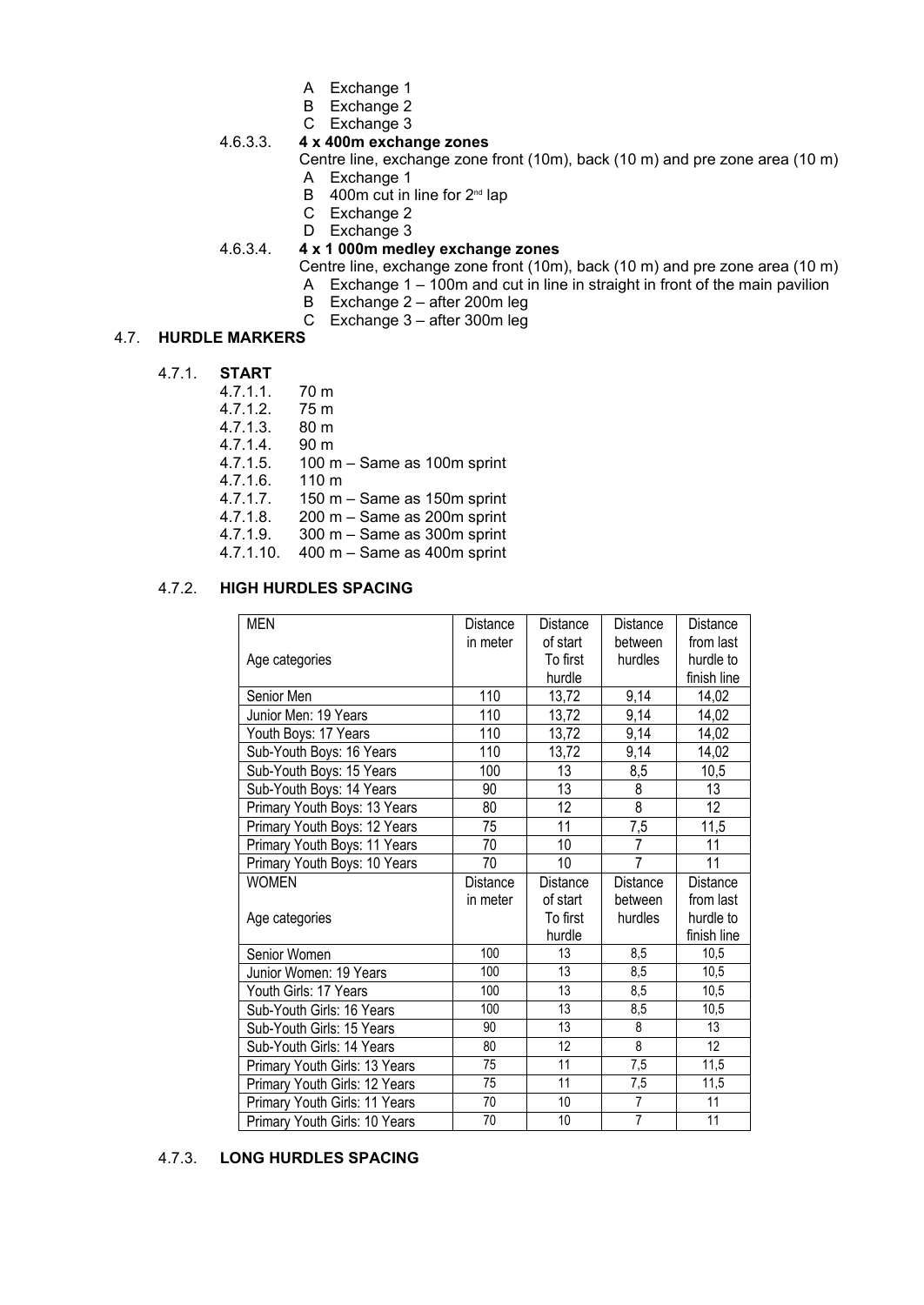| <b>MEN</b>                   | Distance | Distance | Distance | Distance    |
|------------------------------|----------|----------|----------|-------------|
|                              | in meter | of start | between  | from last   |
| Age categories               |          | To first | hurdles  | hurdle to   |
|                              |          | hurdle   |          | finish line |
| Senior Men                   | 400      | 45       | 35       | 40          |
| Junior Men: 19 Years         | 400      | 45       | 35       | 40          |
| Youth Boys: 17 Years         | 400      | 45       | 35       | 40          |
| Sub-Youth Boys: 16 Years     | 400      | 45       | 35       | 40          |
| Sub-Youth Boys: 15 Years     | 300      | 50       | 35       | 40          |
| Sub-Youth Boys: 14 Years     | 200      | 16       | 19       | 13          |
| Primary Youth Boys: 13 Years | 200      | 16       | 19       | 13          |
| Primary Youth Boys: 12 Years | 150      | 23       | 19       | 13          |

| <b>WOMEN</b>                  | Distance | <b>Distance</b> | <b>Distance</b> | Distance    |
|-------------------------------|----------|-----------------|-----------------|-------------|
|                               | in meter | of start        | between         | from last   |
| Age categories                |          | To first        | hurdles         | hurdle to   |
|                               |          | hurdle          |                 | finish line |
| Senior Women                  | 400      | 45              | 35              | 40          |
| Junior Women: 19 Years        | 400      | 45              | 35              | 40          |
| Youth Girls: 17 Years         | 400      | 45              | 35              | 40          |
| Sub-Youth Girls: 16 Years     | 400      | 45              | 35              | 40          |
| Sub-Youth Girls: 15 Years     | 300      | 50              | 35              | 40          |
| Sub-Youth Girls: 14 Years     | 200      | 16              | 19              | 13          |
| Primary Youth Girls: 13 Years | 200      | 16              | 19              | 13          |
| Primary Youth Girls: 12 Years | 150      | 23              | 19              | 13          |

# 5. **EQUIPMENT IN THE COMPETITION AREA**

#### 5.1. **STARTER**

- 
- 5.1.1. Starter's pistol x 2<br>5.1.2. Ammunition .38 (3 5.1.2. Ammunition .38 (3 x the amount of the events on the events calendar)
- 5.1.3. Whistle
- 
- 5.1.4. Programme 5.1.5. Black ball point pen<br>5.1.6. Starter's platform
- 5.1.6. Starter's platform<br>5.1.7. Entry ticket into co
- 5.1.7. Entry ticket into competition area

# 5.2. **FIRST STARTER'S ASSISTANT**

- 5.2.1. Starter's pistol
- 5.2.2. Ammunition .38
- 5.2.3. Whistle
- 5.2.4. Programme
- 
- 5.2.5. Lane draw list Result card of false starts
- 5.2.7. Black ball point pen
- 
- 5.2.8. Clip board<br>5.2.9. Flag (greer Flag (green/red)
- 5.2.10. Entry ticket into competition area
- 5.2.11. Two way radio

#### 5.3. **SECOND STARTER'S ASSISTANT**

- 5.3.1. Whistle
- 5.3.2. Loudhailer
- 5.3.3. Programme
- 5.3.4. Black ball point pen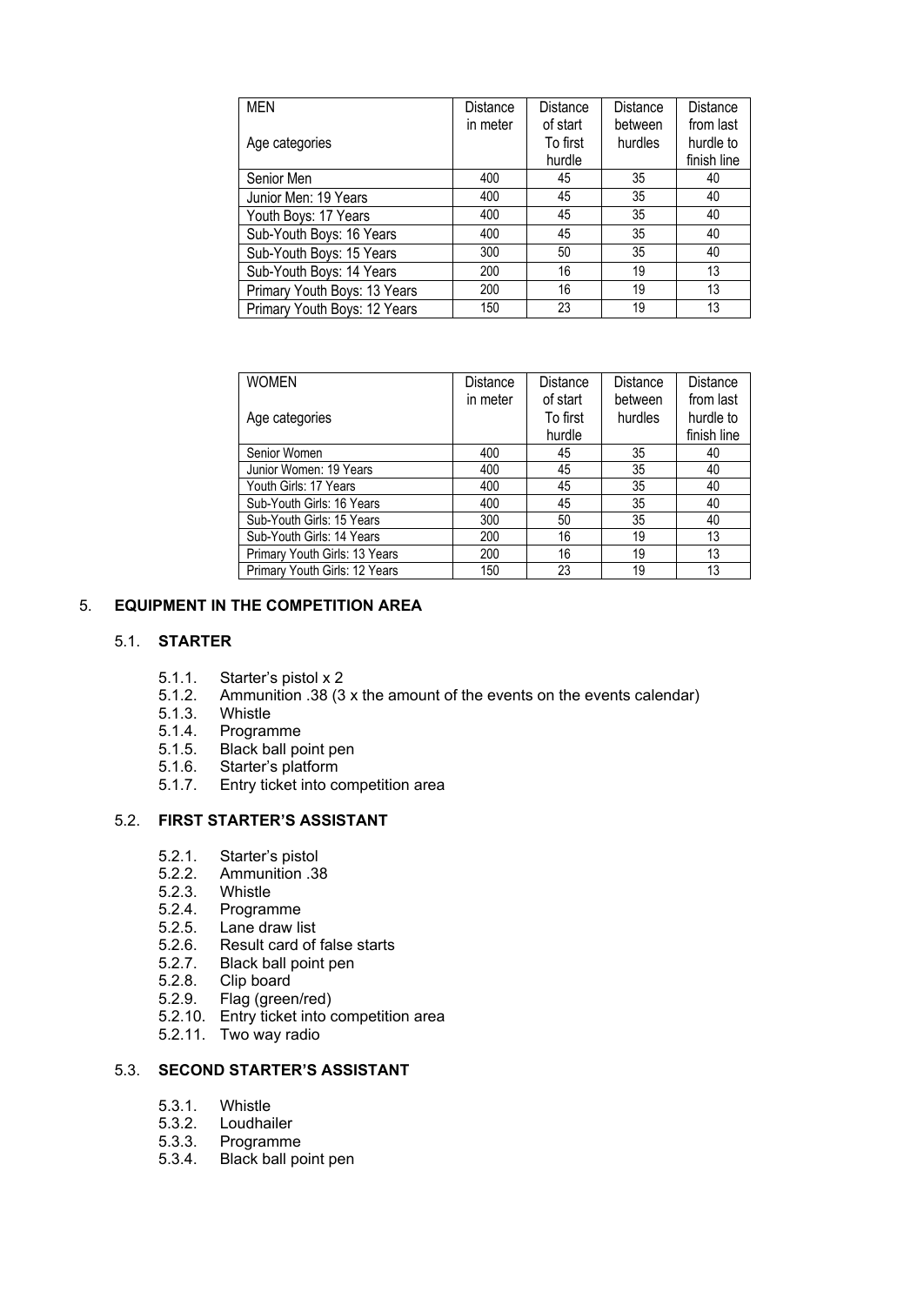- 5.3.5. Lane draw list<br>5.3.6. Entry ticket inte
- 5.3.6. Entry ticket into competition area
- 5.3.7. Clip board

# 5.4. **JUDGE TRACK**

- 5.4.1. Programme
- 5.4.2. List of records
- 5.4.3. Record request forms
- 5.4.4. World, Africa, National, Province, Meeting, etc.
- 5.4.5. Result card of judgements
- 5.4.6. Black ball point pen
- 5.4.7. Clip board<br>5.4.8. Entry ticke
- 5.4.8. Entry ticket into competition area

# 5.5. **CHIEF TRACK JUDGE: PLACE JUDGE**

- 5.5.1. Lane draw list<br>5.5.2. Programme
- 
- 5.5.2. Programme 5.5.3. Result cards - position placing
- 5.5.4. Black ball point pen<br>5.5.5. Clip board
- 
- 5.5.5. Clip board<br>5.5.6. Flag (green Flag (green/red)
- 5.5.7. Umbrella
- 5.5.8. Two way radio
- 5.5.9. Entry ticket into competition area

#### 5.6. **CHIEF TRACK UMPIRE: CORNER JUDGES**

#### 5.6.1. **Exchange 1,2,3 and 4**

- 5.6.1.1. Lane draw list
- 5.6.1.2. Programme
- 5.6.1.3. Result cards
- 5.6.1.4. Black ball point pen
- Clip board
- 5.6.1.6. Flag (green/red)
- 5.6.1.7. Umbrella
- 5.6.1.8. Two way radio
- 5.6.1.9. Entry ticket into competition area

#### 5.7. **CHIEF TIME KEEPERS**

- 5.7.1. Stop watch x 12 + batteries<br>5.7.2. Lane draw list
- Lane draw list
- 5.7.3. Programme
- 5.7.4. Result card times
- 5.7.5. Black ball point pen
- 
- 5.7.6. Clip board<br>5.7.7. Flag (gree) Flag (green/red)
- 5.7.8. Umbrella
- 5.7.9. Two way radio
- 5.7.10. Entry ticket into competition area

# 5.8. **WIND METER OFFICIAL X 2 (TRACK)**

- 5.8.1. 1 x Wind meter
- 
- 5.8.2. 1 x table<br>5.8.3. 2 x chairs
- 5.8.3. 2 x chairs
- 5.8.4. Programme Result card of wind meter readings
- 5.8.6. Black ball point pen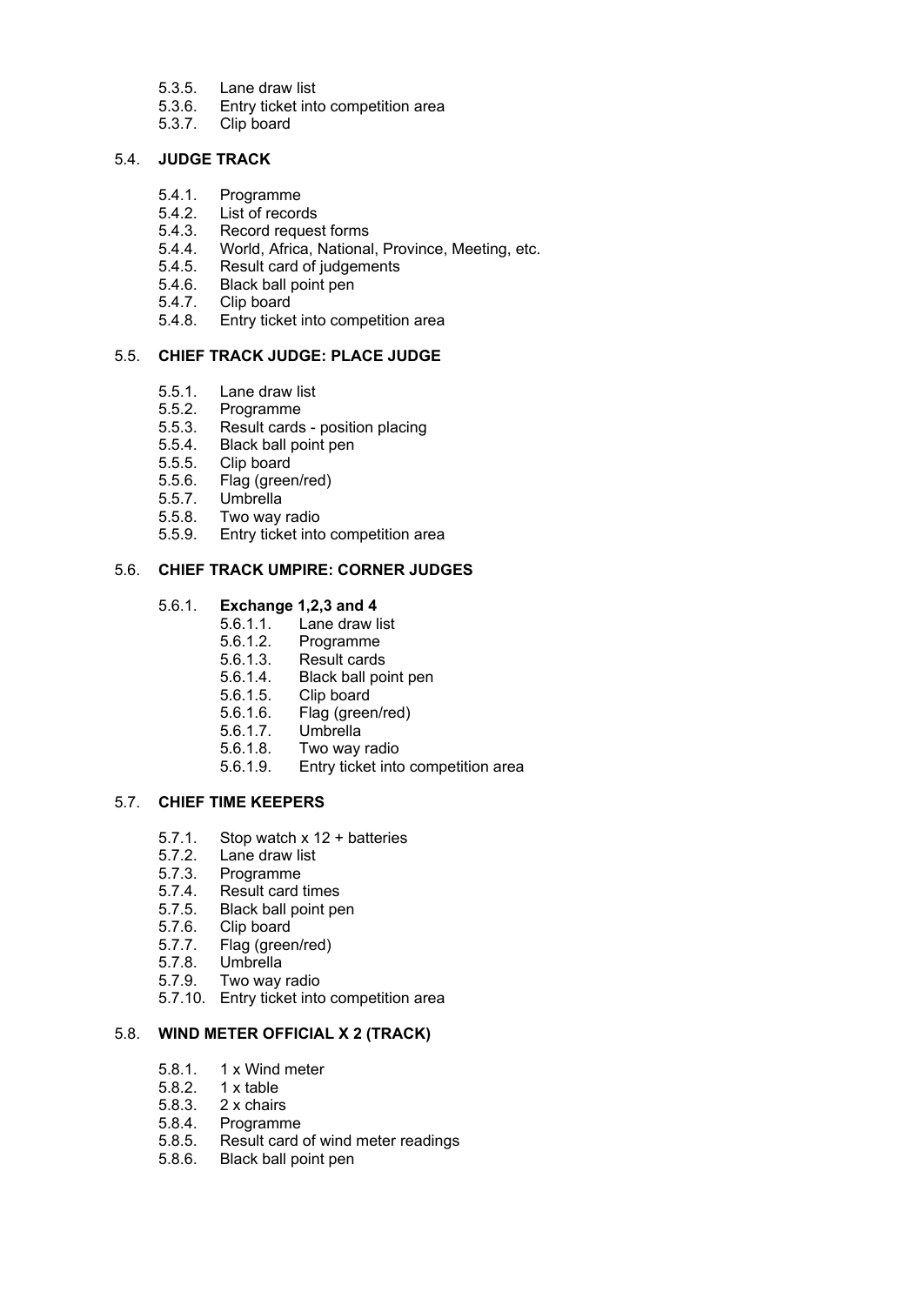- 5.8.7. Clip board
- 5.8.8. Entry ticket into competition area

#### 5.9. **WIND METER OFFICIAL X 2 (LONG JUMP AND TRIPLE JUMP)**

- 5.9.1. 1 x Wind meter
- 5.9.2. 1 x table
- 5.9.3. 2 x chairs
- 5.9.4. Programme
- 5.9.5. Result card of wind meter readings
- 5.9.6. Black ball point pen<br>5.9.7. Clip board
- Clip board
- 5.9.8. Entry ticket into competition area

#### 5.10. **ELECTRONIC TIME**

- 5.10.1. Programme
- 5.10.2. Clip board
- 5.10.3. Flag (green/red)
- 5.10.4. Two way radio
- 5.10.5. Entry ticket into competition area
- 5.10.6. Electronic time room
	- 5.10.6.1. Stand for camera before room
	- 5.10.6.2. Camera: omega/accutrack
	- 5.10.6.3. Battery (also car battery)
	- 5.10.6.4. Battery charger
	- 5.10.6.5. Films for camera (day and night)
	- 5.10.6.6. Slide holder for films
	- 5.10.6.7. Cables/cable plugs (starter and elec. Time, starting positions)
	- 5.10.6.8. Table x 2
	- 5.10.6.9. Chairs x 2
	- 5.10.6.10. Reading board
	- 5.10.6.11. Development buckets
	- 5.10.6.12. Developer and activator

#### 5.11. **HURDLES STEWART**

#### 5.11.1. **HURDLES - EXTRAS**

- 5.11.1.1. Measuring sticks x 10
- 5.11.1.2. Hurdle weight 10 kg and 3,6 kg push weight
- Note: Hurdle quantity 100 + 10 reserves for junior and senior events Hurdle quantity 80 + 8 reserves for sub - junior events

# 5.11.2. **HIGH HURDLES**

| <b>MEN</b>                   | Distance | Hurdle | Distance | Distance | Distance    | Hurdle   |
|------------------------------|----------|--------|----------|----------|-------------|----------|
|                              | in meter | Height | of start | between  | from last   | quantity |
| Age categories               |          | in cm  | To first | hurdles  | hurdle to   |          |
|                              |          |        | hurdle   |          | finish line |          |
| Senior Men                   | 110      | 106,7  | 13,72    | 9,14     | 14,02       | 10       |
| Junior Men: 19 Years         | 110      | 99.5   | 13,72    | 9,14     | 14,02       | 10       |
| Youth Boys: 17 Years         | 110      | 91,4   | 13,72    | 9,14     | 14,02       | 10       |
| Sub-Youth Boys: 16 Years     | 110      | 84     | 13,72    | 9,14     | 14,02       | 10       |
| Sub-Youth Boys: 15 Years     | 100      | 84     | 13       | 8,5      | 10.5        | 10       |
| Sub-Youth Boys: 14 Years     | 90       | 76,2   | 13       | 8        | 13          | 9        |
| Primary Youth Boys: 13 Years | 80       | 76,2   | 12       | 8        | 12          | 8        |
| Primary Youth Boys: 12 Years | 75       | 76,2   | 11       | 7,5      | 11,5        | 8        |
| Primary Youth Boys: 11 Years | 70       | 68     | 10       |          | 11          | 8        |
| Primary Youth Boys: 10 Years | 70       | 68     | 10       |          | 11          | 8        |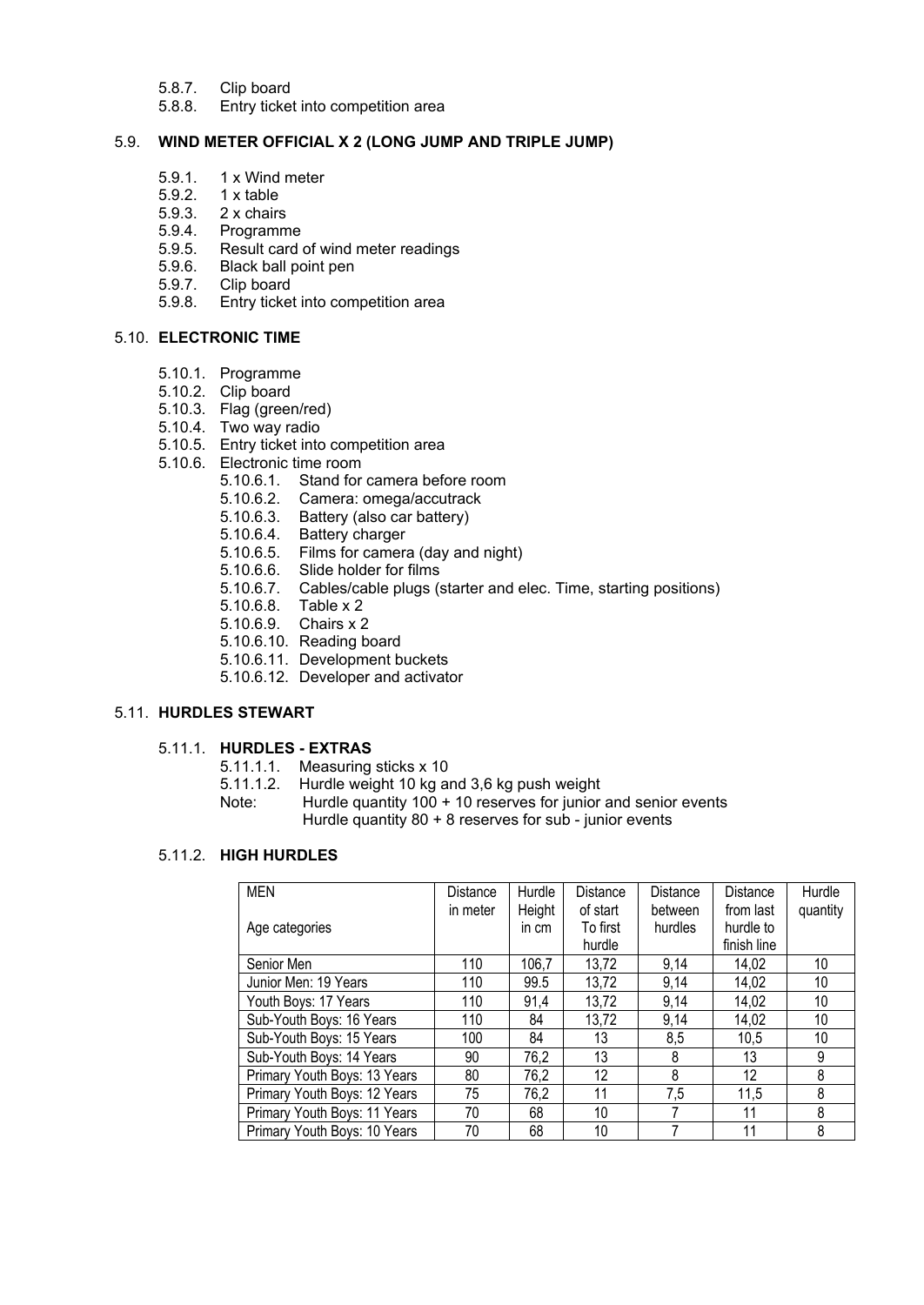| <b>WOMEN</b>                  | <b>Distance</b> | Hurdle | Distance | <b>Distance</b> | Distance    | Hurdle   |
|-------------------------------|-----------------|--------|----------|-----------------|-------------|----------|
|                               | in meter        | Height | of start | between         | from last   | quantity |
| Age categories                |                 | in cm  | To first | hurdles         | hurdle to   |          |
|                               |                 |        | hurdle   |                 | finish line |          |
| Senior Women                  | 100             | 84.0   | 13       | 8.5             | 10.5        | 10       |
| Junior Women: 19 Years        | 100             | 84.0   | 13       | 8.5             | 10.5        | 10       |
| Youth Girls: 17 Years         | 100             | 76,2   | 13       | 8,5             | 10.5        | 10       |
| Sub-Youth Girls: 16 Years     | 100             | 76.2   | 13       | 8.5             | 10.5        | 10       |
| Sub-Youth Girls: 15 Years     | 90              | 76,2   | 13       | 8               | 13          | 9        |
| Sub-Youth Girls: 14 Years     | 80              | 76.2   | 12       | 8               | 12          | 8        |
| Primary Youth Girls: 13 Years | 75              | 76.2   | 11       | 7.5             | 11.5        | 8        |
| Primary Youth Girls: 12 Years | 75              | 68     | 11       | 7,5             | 11,5        | 8        |
| Primary Youth Girls: 11 Years | 70              | 68     | 10       |                 | 11          | 8        |
| Primary Youth Girls: 10 Years | 70              | 68     | 10       |                 | 11          | 8        |

# 5.11.3. **LONG HURDLES**

| <b>MEN</b>                   | Distance | Hurdle | Distance | Distance | Distance    | Hurdle   |
|------------------------------|----------|--------|----------|----------|-------------|----------|
|                              | in meter | Height | of start | between  | from last   | quantity |
| Age categories               |          | in cm  | To first | hurdles  | hurdle to   |          |
|                              |          |        | hurdle   |          | finish line |          |
| Senior Men                   | 400      | 91,4   | 45       | 35       | 40          | 10       |
| Junior Men: 19 Years         | 400      | 91.4   | 45       | 35       | 40          | 10       |
| Youth Boys: 17 Years         | 400      | 84.0   | 45       | 35       | 40          | 10       |
| Sub-Youth Boys: 16 Years     | 400      | 84.0   | 45       | 35       | 40          | 10       |
| Sub-Youth Boys: 15 Years     | 300      | 84.0   | 50       | 35       | 40          |          |
| Sub-Youth Boys: 14 Years     | 200      | 76,2   | 16       | 19       | 13          | 10       |
| Primary Youth Boys: 13 Years | 200      | 68     | 16       | 19       | 13          | 10       |
| Primary Youth Boys: 12 Years | 150      | 68     | 23       | 19       | 13          | 7        |

| <b>WOMEN</b>                  | Distance | Hurdle | Distance | Distance | Distance    | Hurdle   |
|-------------------------------|----------|--------|----------|----------|-------------|----------|
|                               | in meter | Height | of start | between  | from last   | quantity |
| Age categories                |          | in cm  | To first | hurdles  | hurdle to   |          |
|                               |          |        | hurdle   |          | finish line |          |
| Senior Women                  | 400      | 76.2   | 45       | 35       | 40          | 10       |
| Junior Women: 19 Years        | 400      | 76.2   | 45       | 35       | 40          | 10       |
| Youth Girls: 17 Years         | 400      | 76.2   | 45       | 35       | 40          | 10       |
| Sub-Youth Girls: 16 Years     | 400      | 76.2   | 45       | 35       | 40          | 10       |
| Sub-Youth Girls: 15 Years     | 300      | 76.2   | 50       | 35       | 40          |          |
| Sub-Youth Girls: 14 Years     | 200      | 68     | 16       | 19       | 13          | 10       |
| Primary Youth Girls: 13 Years | 200      | 68     | 16       | 19       | 13          | 10       |
| Primary Youth Girls: 12 Years | 150      | 68     | 23       | 19       | 13          |          |

# 5.11.4. **STEEPLE CHASE HURDLES**

| <b>AGE CATEGORIES</b>    | 500 <sub>m</sub>    | 2000 <sub>m</sub>   | 3 000m              |
|--------------------------|---------------------|---------------------|---------------------|
|                          | <b>STEEPLECHASE</b> | <b>STEEPLECHASE</b> | <b>STEEPLECHASE</b> |
| Senior Men               |                     |                     | Height: 91,4cm      |
| Junior Men: 19 Years     |                     |                     | Height: 91,4cm      |
| Youth Boys: 17 Years     |                     | Height: 76,2cm      |                     |
| Sub-Youth Boys: 15 Years | Height: 76,2cm      |                     |                     |
| Senior Women             |                     |                     | Height: 91cm        |
| Junior Women: 19 Years   |                     |                     | Height: 91cm        |
| Youth Girls: 17 Years    | Height: 76,2cm      |                     |                     |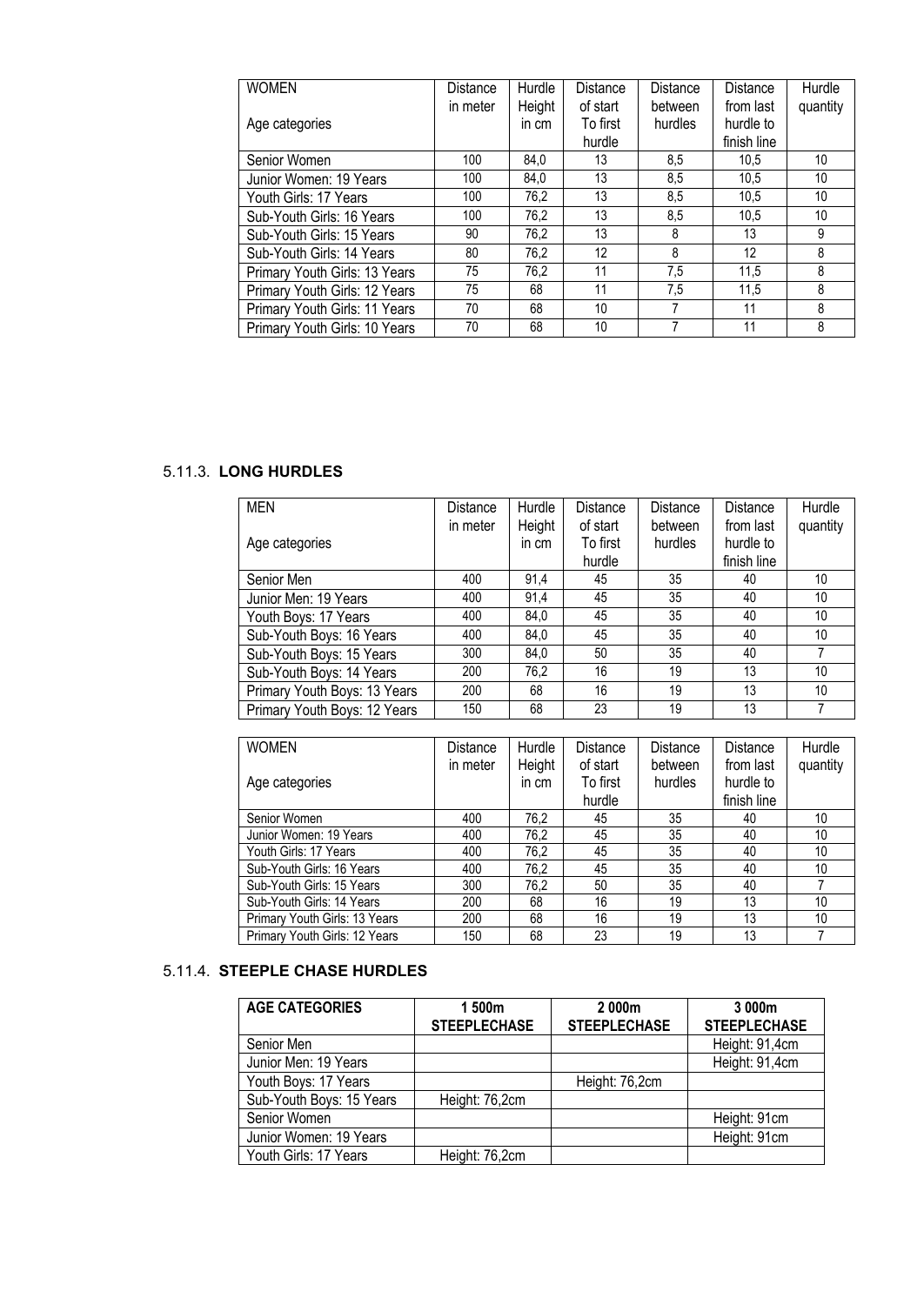#### 5.12. **JUDGE WALK**

- 5.12.1. Programme
- 5.12.2. List of records
- 5.12.3. Record request forms
- 5.12.4. World, Africa, National, Province, Meeting, etc.
- 5.12.5. Result card of judgements
- 5.12.6. Black ball point pen
- 5.12.7. Clip board
- 5.12.8. 1m White Board for scorekeeping
- 5.12.9. Map of route
- 5.12.10. Warning boards
- 5.12.11. Entry ticket into competition area

#### 5.13. **JUDGE THROWS**

- 5.13.1. Programme
- 5.13.2. List of records
- 5.13.3. Record request forms
- 5.13.4. World, Africa, national, province, meeting, etc.
- 5.13.5. Result card of judgements
- 5.13.6. Black ball point pen
- 5.13.7. Clip board
- 5.13.8. Entry ticket into competition area

#### 5.14. **JUDGE VERTICAL JUMPS**

- 5.14.1. Programme
- 5.14.2. List of records
- 5.14.3. Record request forms
- 5.14.4. World, Africa, national, province, meeting, etc.
- 5.14.5. Result card of judgements
- 5.14.6. Black ball point pen
- 5.14.7. Clip board
- 5.14.8. Entry ticket into competition area

#### 5.15. **JUDGE HORIZONTAL JUMPS**

- 5.15.1. Programme
- 5.15.2. List of records
- 5.15.3. Record request forms
- 5.15.4. World, Africa, national, province, meeting, etc.
- 5.15.5. Result card of judgements
- 5.15.6. Black ball point pen
- 5.15.7. Clip board
- 5.15.8. Entry ticket into competition area

#### 5.16. **CHIEF LONG JUMP**

- 5.16.1. Lane draw list
- 5.16.2. Programme
- 5.16.3. Entry ticket into competition area
- 5.16.4. Result cards
- 5.16.5. Black ball point pen
- 5.16.6. Clip board
- 5.16.7. Flag (green/red)
- 5.16.8. 10 m measuring tape
- 5.16.9. Skewer for tape
- 5.16.10. Markers for athletes' run-up area
- 5.16.11. Umbrella
- 5.16.12. Two way radio
- 5.16.13. Table and chair
- 5.16.14. Cones to indicate take-off area
- 5.16.15. Sand rake and fork
- 5.16.16. Wind sock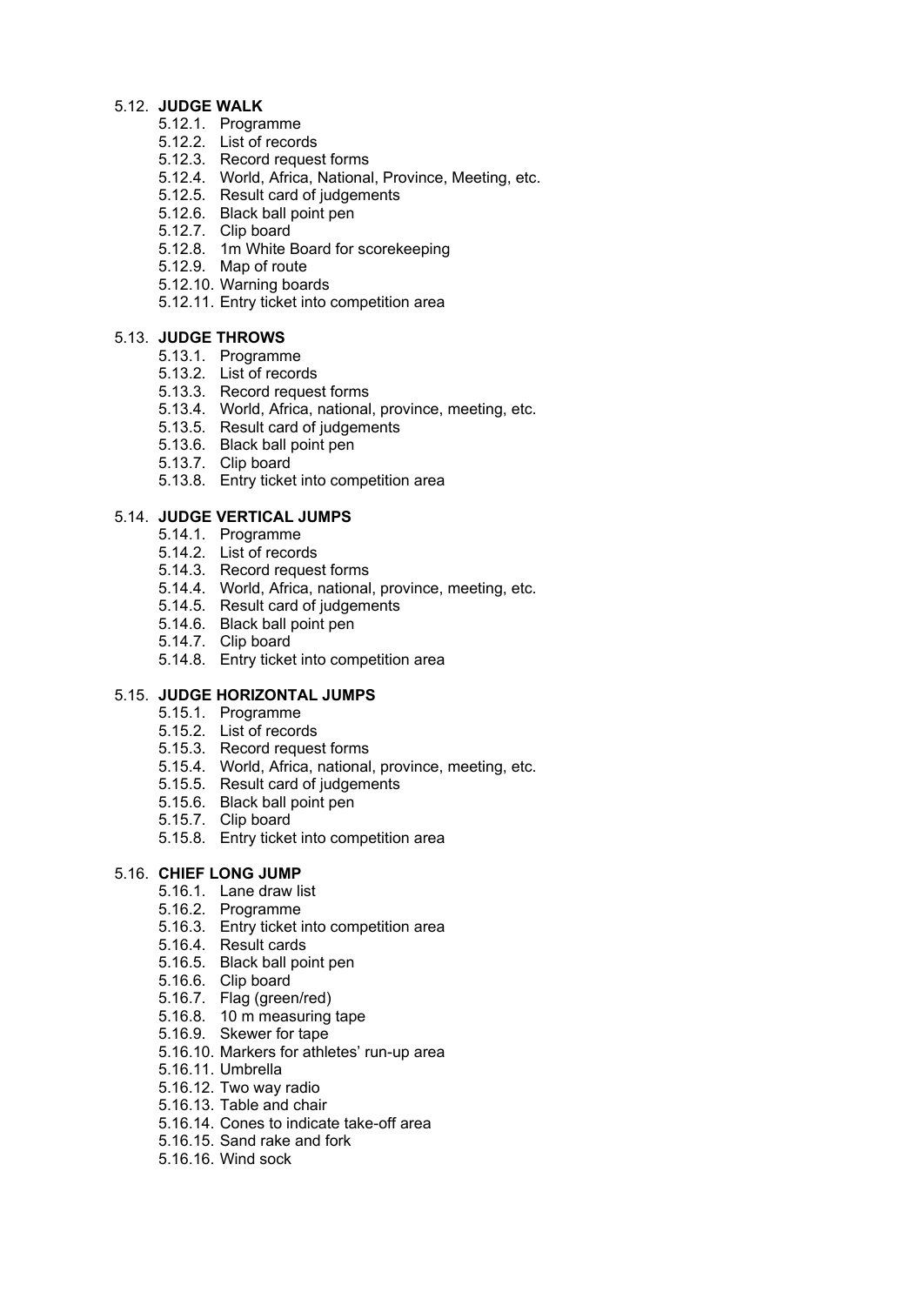- 5.16.17. Distance board next to sand pit
- 5.16.18. Performance board
- 5.16.19. Record flags x 2
- 5.16.20. Stopwatch + batteries
- 5.16.21. **Important information:**
	- 5.16.21.1. **Runway**
		- A Min. 1,22 x 40 m
		- 5.16.21.2. **Take-off board**
			- A 1,21 1,22 m long
			- B 198 mm 202 mm wide
			- C Max. 100 mm deep
			- D Painted white
			- E 1 m away from sand pit
			- F Level with run-up
		- 5.16.21.3. **Plasticine indicator board**
			- A 98 102 mm wide
			- B 1.21 1,22 m long
			- C Forms 30º angle with board
		- 5.16.21.4. 7 mm max. Above board
		- 5.16.21.5. **Landing area**
			- A End 10 m from board
			- B Width 2,75 m
			- C Sand loose and level with board

#### 5.17. **CHIEF TRIPLE JUMP**

- 5.17.1. Lane draw list
- 5.17.2. Programme
- 5.17.3. Entry ticket into competition area
- 5.17.4. Result cards
- 5.17.5. Black ball point pen
- 5.17.6. Clip board
- 5.17.7. Flag (green/red)
- 5.17.8. 20 m measuring tape
- 5.17.9. Skewer for tape
- 5.17.10. Markers/powder for run-up area
- 5.17.11. Umbrella
- 5.17.12. Two way radio
- 5.17.13. Table and chair
- 5.17.14. Cones to indicate take-off area
- 5.17.15. Sand rake and fork
- 5.17.16. Wind sock
- 5.17.17. Distance board next to sand pit
- 5.17.18. Performance board
- 5.17.19. Record flags x 2
- 5.17.20. Stopwatch + batteries

#### 5.17.20.1. **Important information:**

- 5.17.20.2. **Runway**
	- A Min. 1,22 x 40 m
- 5.17.20.3. **Take-off board**
	- A 1,21 1,22 m long
	- B 198 mm 202 mm wide
	- C Max. 100 mm deep
	- D Painted white
	- E Level with run-up
	- F 13 m away from sand pit for men
	- G 11 m away from sand pit for juniors
	- H 9 m away from sand pit for women
- 5.17.20.4. **Plasticine indicator board**
	- A 98 102 mm wide
	- B 1.21 1,22 m long
	- C Forms 30º angle with board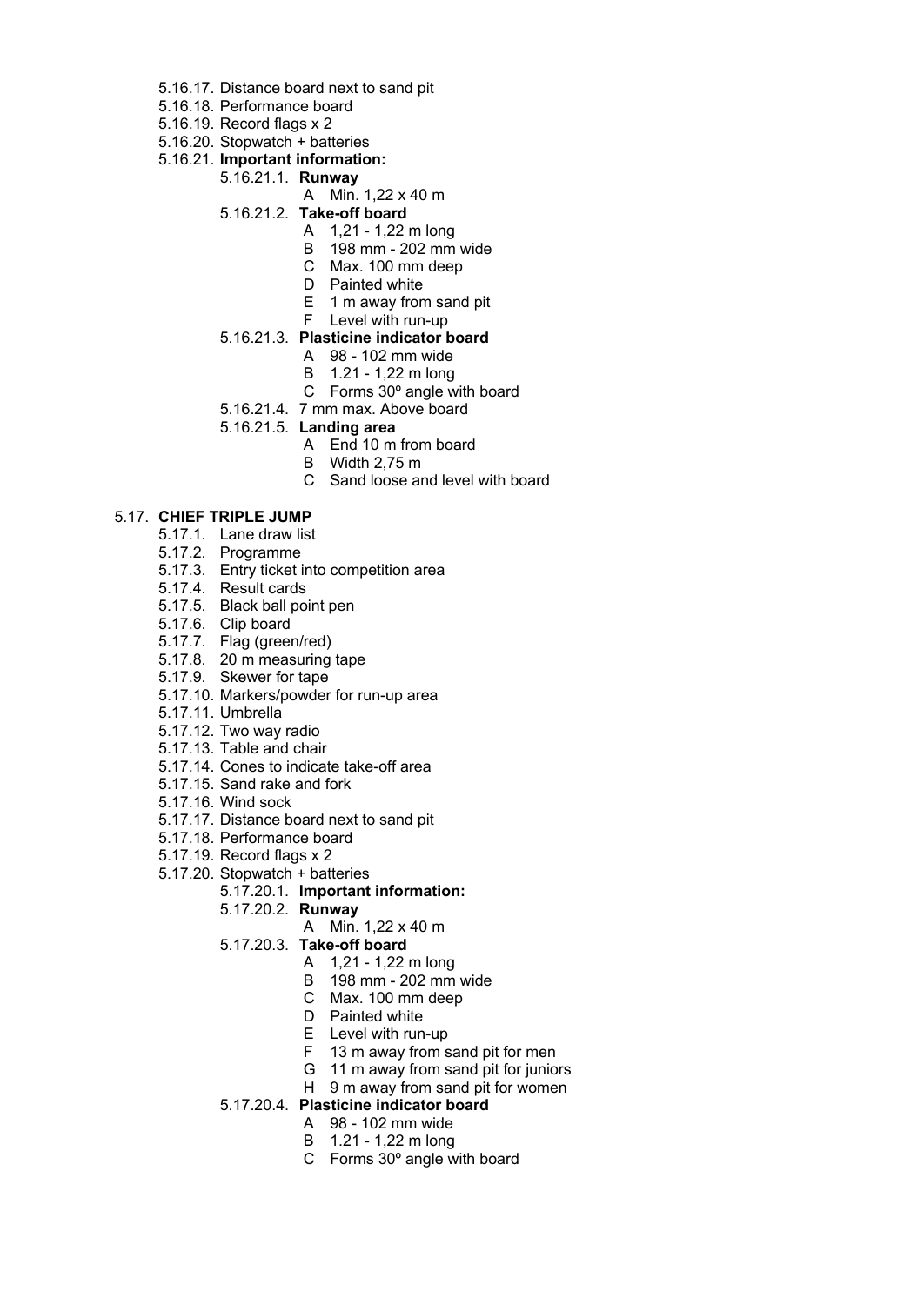- D 7 mm max. Above board
- 5.17.20.5. **Landing area**
	- A End 21 m from board
	- B Width 2,75 m
	- C Sand loose and level with board

#### 5.18. **CHIEF HIGH JUMP**

- 5.18.1. **High jump uprights x 2**
	- 5.18.1.1. 2.5m high min.
	- 5.18.1.2. Stand must be sturdy
	- 5.18.1.3. Distance between uprights 4 m

#### 5.18.2. **Cross bar supports**

- 5.18.2.1. 40 mm x 60 mm
- 5.18.2.2. Solidly attached to upright
- 5.18.3. **Landing area**
	- 5.18.3.1. 5 m x 3 m x ,65 m min.
	- 5.18.3.2. Loose cushions must be held together with a cover
- 5.18.4. **Cross bar x 2**
	- 5.18.4.1. Round max. ,25 mm 30 mm thick
	- 5.18.4.2. Length 3,98 4,02 m
	- 5.18.4.3. Weight 2 kg
	- 5.18.4.4. Ends flat 25 30 mm x 150 mm 200 mm
- 5.18.5. **Runway**
	- 5.18.5.1. At least 20 m
- 5.18.6. **Equipment**
	- 5.18.6.1. Draw list
	- 5.18.6.2. Programme
	- 5.18.6.3. Entry ticket into competition area
	- 5.18.6.4. Result cards
	- 5.18.6.5. Black ball point pen
	- 5.18.6.6. Clip board
	- 5.18.6.7. Flag (green/red)
	- 5.18.6.8. Step-ladder
	- 5.18.6.9. Measuring tape 3 m
	- 5.18.6.10. Markers
	- 5.18.6.11. Performance board
	- 5.18.6.12. Markers/powder for run-up area
	- 5.18.6.13. Stopwatch + batteries

# 5.19. **CHIEF POLE VAULT**

- 5.19.1. **Pole vault uprights x 2**
	- 5.19.1.1. 6 m high min.
	- 5.19.1.2. Distance between uprights is 4,3 m
	- 5.19.1.3. Stand must be sturdy
- 5.19.2. **Cross bar supports**
	- 5.19.2.1. Round pin 13 mm x 75 mm
	- 5.19.2.2. Solidly attached to upright
- 5.19.3. **Landing area**
	- 5.19.3.1. 5 m x 5 m x 0,75 m min height.
	- 5.19.3.2. Loose cushions must be held together with a cover
	- 5.19.3.3. Base of uprights also covered

# 5.19.4. **Cross bar x 2**

- 5.19.4.1. Round max. ,25 mm 30 mm thick
- 5.19.4.2. Length 4,48 4,52 m
- 5.19.4.3. Weight 225 kg
- 5.19.4.4. Ends flat 25 30 mm x 150 mm 200 mm

#### 5.19.5. **Runway**

- 5.19.5.1. 1,22 m wide
	- 5.19.5.2. 40 m long
- 5.19.6. **Apparatus box**
	- 5.19.6.1. 1 m long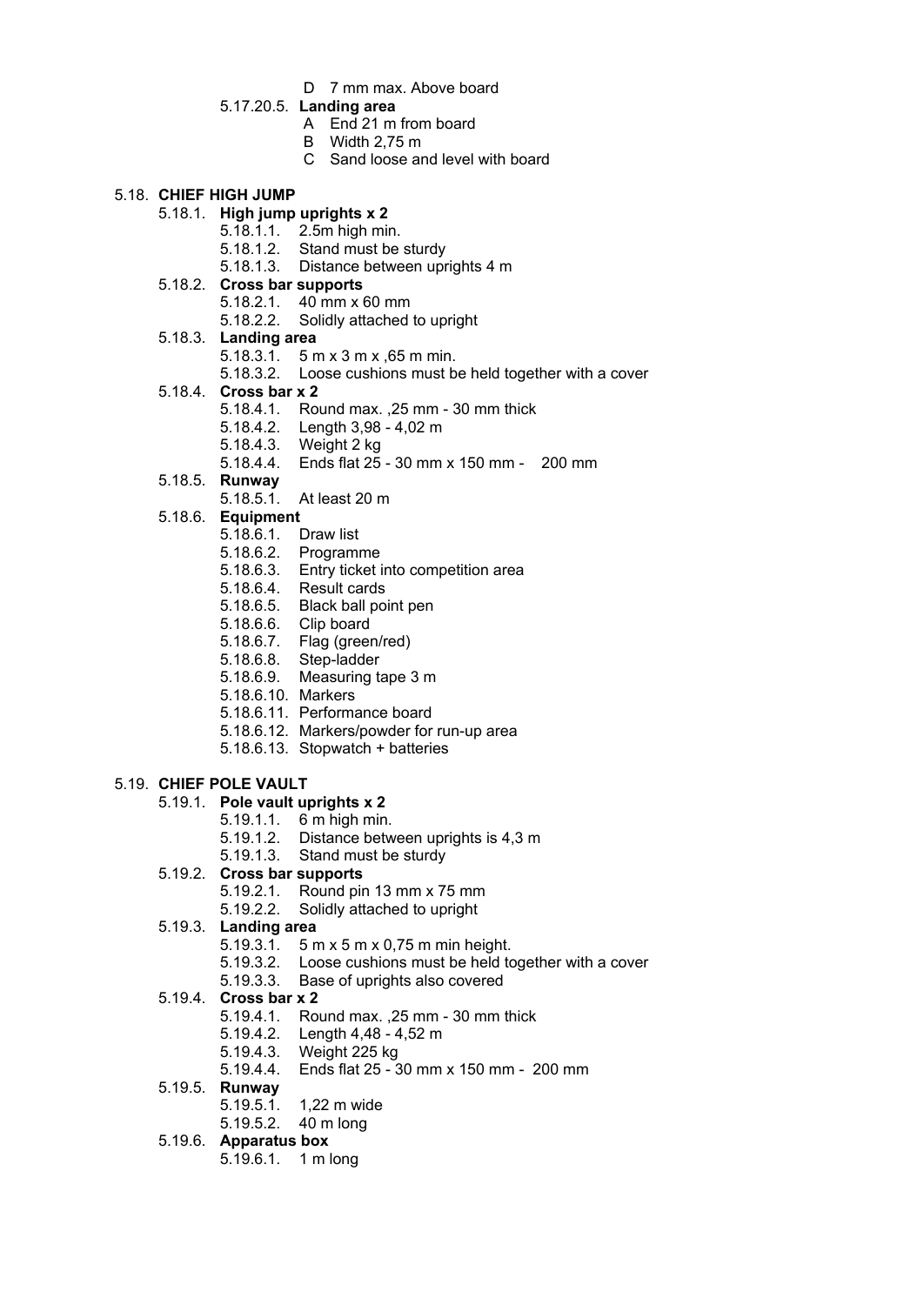- 5.19.6.2. 600 m wide on top
- 5.19.6.3. 150 mm wide against the stop block
- 5.19.6.4. Angle of stop block 105º
- 5.19.6.5. Depth of box 200 mm
- 5.19.6.6. Upright adjustment rails

#### 5.19.7. **Equipment**

- 5.19.7.1. Draw list
- 5.19.7.2. Programme
- 5.19.7.3. Entry ticket into competition area
- 5.19.7.4. Result cards
- 5.19.7.5. Black ball point pen
- 5.19.7.6. Clip board
- 5.19.7.7. Flag (green/red)
- 5.19.7.8. Measuring pole 7 m long
- 5.19.7.9. Forked stick to adjust bar
- 5.19.7.10. Step ladder
- 5.19.7.11. Performance board
- 5.19.7.12. Markers/ powder for run-up area
- 5.19.7.13. Stopwatch + batteries

# 5.20. **CHIEF SHOT PUT**

- 5.20.1. **CIRCLE**
	- 5.20.1.1. 2,135 m thick and level with the ground.
	- 5.20.1.2. Centre point clearly marked.
	- 5.20.1.3. Centre line extended outside circle 50 mm wide x 750 mm long
- 5.20.2. **RING**
	- 5.20.2.1. 6 mm thick and painted white
- 5.20.3. **FLOOR**
	- 5.20.3.1. Cement and 20 mm lower than top of circle
	- 5.20.3.2.
- 5.20.4. **STOP BLOCK**
	- 5.20.4.1. Must cut into circle. Length 1,21 1,23 m
	- 5.20.4.2. Width 112 mm, height 98 102 mm.
	- 5.20.4.3. Painted white

#### 5.20.5. **SECTOR LINES**

- 5.20.5.1. Angle 35° measured from centre of circle
- 5.20.5.2. Sector lines 25m long both sides
- 5.20.5.3. Width of sector lines is 50 mm wide

# 5.20.6. **OTHER EQUIPMENT**

- 5.20.6.1. Broom to sweep sector
- 5.20.6.2. Rag to clean sector and equipment
- 5.20.6.3. Performance board
- 5.20.6.4. Record flags x 2
- 5.20.6.5. Measuring tape x 25 m
- 5.20.7. **Stopwatch + batteries**
	- 5.20.7.1. Draw list
		- 5.20.7.2. Programme
		- 5.20.7.3. Entry ticket into competition area
		- 5.20.7.4. Result cards
		- 5.20.7.5. Black ball point pen
		- 5.20.7.6. Clip board
		- 5.20.7.7. Flag (green/red)
		- 5.20.7.8. Implements

| <b>AGE CATEGORIES</b>    | <b>SHOT</b>           |
|--------------------------|-----------------------|
| Senior Men               | 7.26kg - Painted red  |
| Junior Men: 19 Years     | 6 kg - Painted blue   |
| Youth Boys: 17 Years     | 5 kg – Painted green  |
| Sub-Youth Boys: 16 Years | 5 kg - Painted green  |
| Sub-Youth Boys: 15 Years | 4 kg – Painted yellow |
| Sub-Youth Boys: 14 Years | 4 kg - Painted yellow |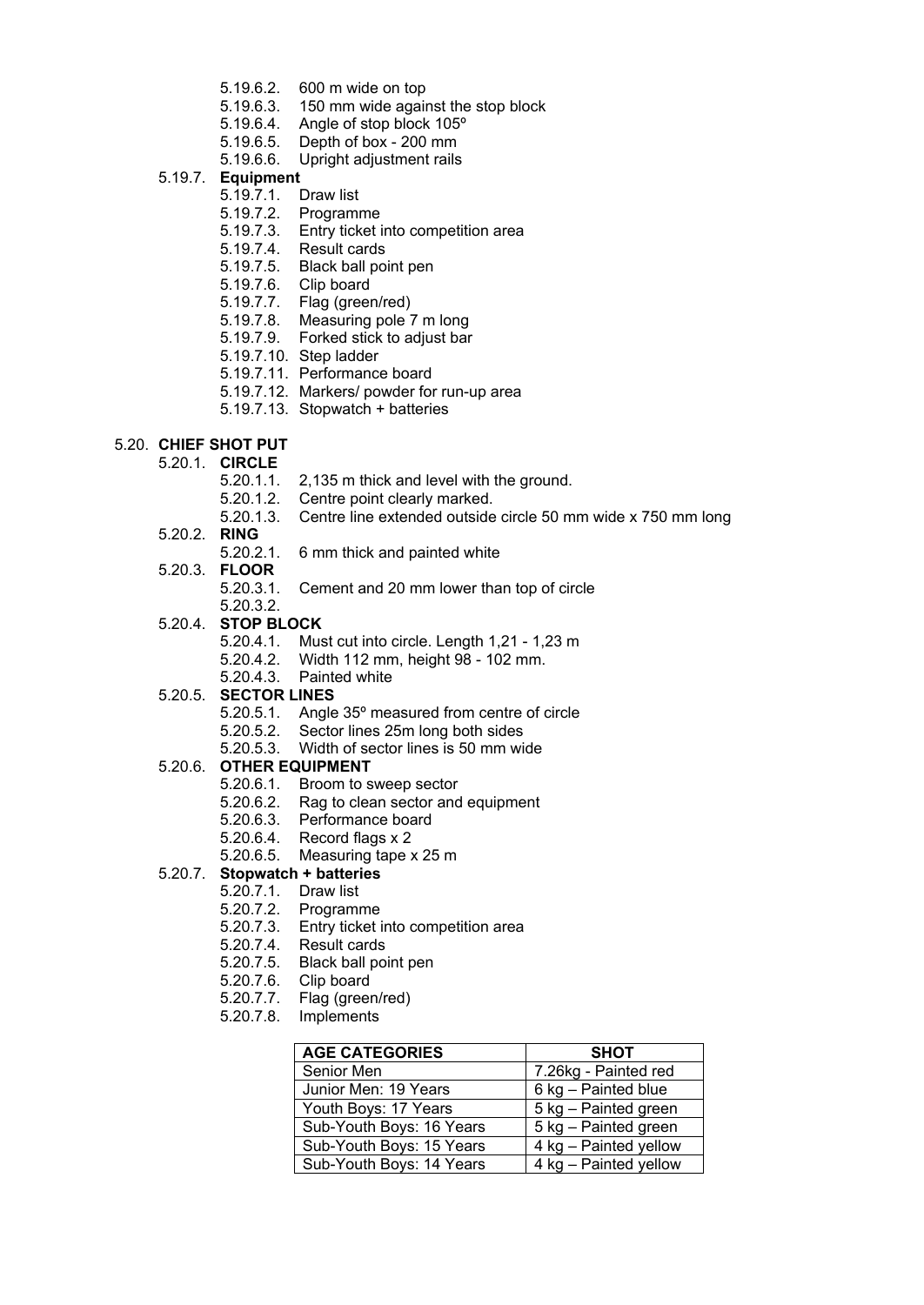| Primary Youth Boys: 13 Years | 4 kg – Painted yellow |
|------------------------------|-----------------------|
| Primary Youth Boys: 12 Years | 3 kg – Painted orange |
| Primary Youth Boys: 11 Years | 2 kg – Painted white  |
| Primary Youth Boys: 10 Years | 2 kg – Painted white  |

| <b>AGE CATEGORIES</b>         | <b>SHOT</b>           |
|-------------------------------|-----------------------|
| Senior Women                  | 4 kg - Painted yellow |
| Junior Women: 19 Years        | 4 kg - Painted yellow |
| Youth Girls: 17 Years         | 4 kg - Painted yellow |
| Sub-Youth Girls: 16 Years     | 4 kg - Painted yellow |
| Sub-Youth Girls: 15 Years     | 4 kg - Painted yellow |
| Sub-Youth Girls: 14 Years     | 3 kg - Painted orange |
| Primary Youth Girls: 13 Years | 3 kg - Painted orange |
| Primary Youth Girls: 12 Years | 3 kg - Painted orange |
| Primary Youth Girls: 11 Years | 2 kg - Painted white  |
| Primary Youth Girls: 10 Years | 2 kg - Painted white  |

#### 5.21. **CHIEF DISCUS THROW**

- 5.21.1. **CIRCLE**
	- 5.21.1.1. 2,5 m thick and level with the ground. Centre point clearly marked. Centre line extended outside circle 50 mm wide x 750 mm long.
- 5.21.2. **RING**
	- 5.21.2.1. 6 mm thick and painted white
- 5.21.3. **FLOOR**
	- 5.21.3.1. Cement and 20 mm lower than top of circle

# 5.21.4. **SECTOR LINES**

- 5.21.4.1. Angle 35º measured from centre of circle
- 5.21.4.2. Sector lines 70m long both sides
- 5.21.4.3. Width of sector lines is 50 mm wide
- 5.21.5. **CAGE**
	- 5.21.5.1. Must have a U shape. There must be at least 6 panels of 3,17m wide, 4 m high, and the mouth must be 6 m open.

#### 5.21.6. **OTHER EQUIPMENT**

- 5.21.6.1. Broom to sweep sector
- 5.21.6.2. Rag to clean sector and equipment
- 5.21.6.3. Carpet for athletes to clean feet
- 5.21.6.4. Performance board
- 5.21.6.5. Record flags x 2
- 5.21.6.6. Measuring tape x 100 m
- 5.21.6.7. Skewer for measuring tape
- 5.21.6.8. Stopwatch + batteries
- 5.21.6.9. Draw list
- 5.21.6.10. Programme
- 5.21.6.11. Entry ticket into competition area
- 5.21.6.12. Result cards
- 5.21.6.13. Black ball point pen
- 5.21.6.14. Clip board
- 5.21.6.15. Flag (green/red)
- 5.21.6.16. Implements

| <b>AGE CATEGORIES</b>        | <b>DISCUS</b>          |
|------------------------------|------------------------|
| Senior Men                   | 2 kg - Painted red     |
| Junior Men: 19 Years         | 1.75 kg - Painted blue |
| Youth Boys: 17 Years         | 1.5 kg - Painted green |
| Sub-Youth Boys: 16 Years     | 1.5 kg - Painted green |
| Sub-Youth Boys: 15 Years     | 1 kg - Painted yellow  |
| Sub-Youth Boys: 14 Years     | 1 kg - Painted yellow  |
| Primary Youth Boys: 13 Years | 1 kg - Painted yellow  |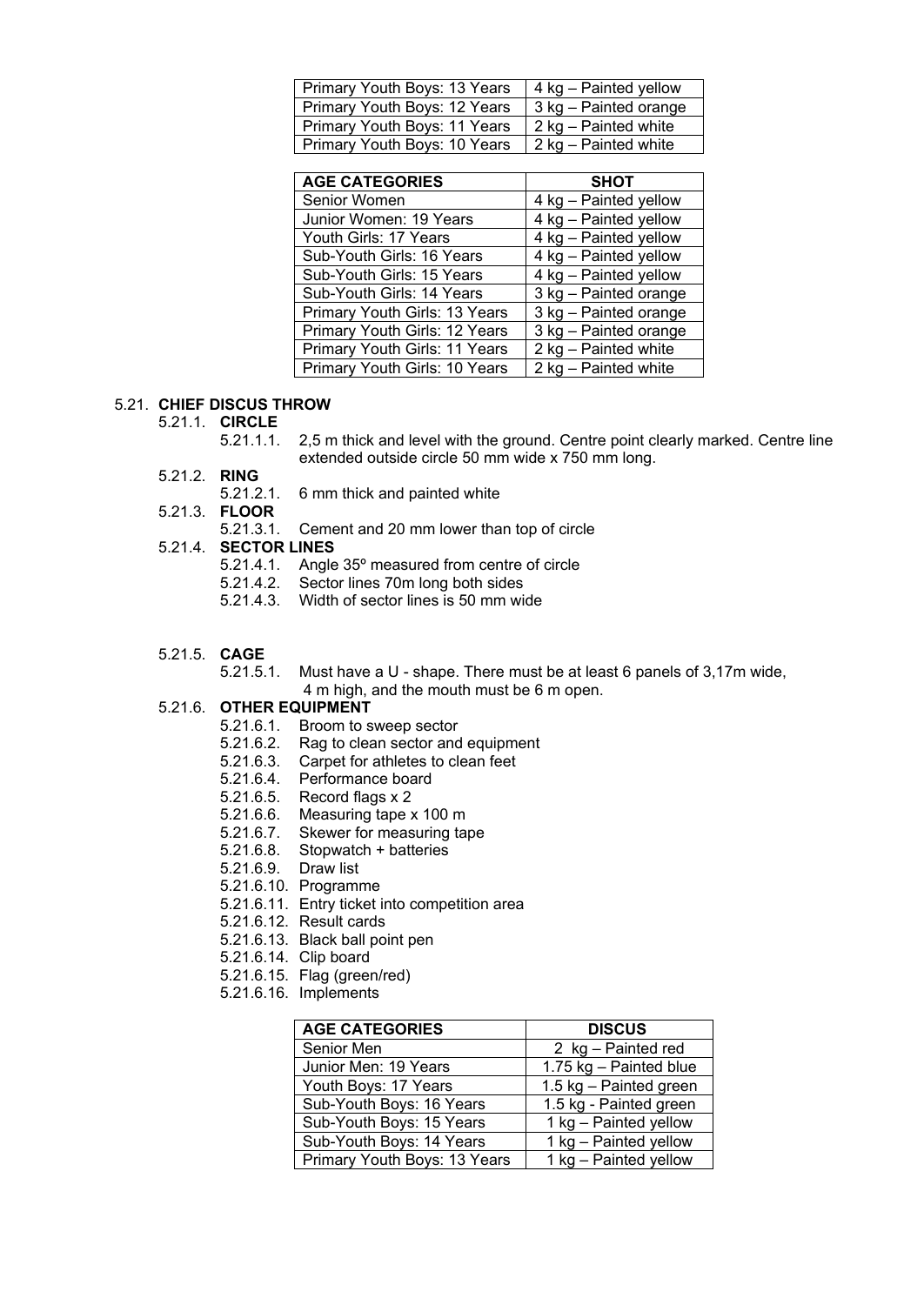| Primary Youth Boys: 12 Years   0.75 kg – Painted white |  |
|--------------------------------------------------------|--|
|--------------------------------------------------------|--|

| <b>AGE CATEGORIES</b>         | <b>DISCUS</b>           |
|-------------------------------|-------------------------|
| Senior Women                  | 1 kg - Painted yellow   |
| Junior Women: 19 Years        | 1 kg - Painted yellow   |
| Youth Girls: 17 Years         | 1 kg - Painted yellow   |
| Sub-Youth Girls: 16 Years     | 1 kg - Painted yellow   |
| Sub-Youth Girls: 15 Years     | 1 kg - Painted yellow   |
| Sub-Youth Girls: 14 Years     | 1 kg - Painted yellow   |
| Primary Youth Girls: 13 Years | 0.75 kg - Painted white |
| Primary Youth Girls: 12 Years | 0.75 kg - Painted white |

#### 5.22. **CHIEF HAMMER THROW**

5.22.1. **CIRCLE**

- 5.22.1.1. 2,135 m thick and level with the ground. Centre point clearly marked. Centre line extended outside circle 75 mm x 50 mm x 750 mm long
- 5.22.2. **RING**
	- 5.22.2.1. 6 mm thick and painted white

5.22.3. **FLOOR**

- 5.22.3.1. Cement and 20 mm lower than top of circle
- 5.22.4. **SECTOR LINES**
	- 5.22.4.1. Angle 35º measured from centre of circle
	- 5.22.4.2. Sector lines 70m long both sides
	- 5.22.4.3. Width of sector lines is 50 mm wide
- 5.22.5. **CAGE**
	- 5.22.5.1. Must have a U shape.
	- 5.22.5.2. There must be at least 7 panels of 2,74m wide, 7 m high, and the mouth must be 6 m open.
	- 5.22.5.3. Two movable netting panels 2.00m wide and at least 10.0m high shall be provided at the front of the cage to allow for the panels to be opened and closed to suit "right-handed" and "left-handed" throwers.
- 5.22.6. **NETTING**
	- 5.22.6.1. Must be capable of stopping a 7.26kg hammer moving at up to speeds of 32m per second.
	- 5.22.6.2. The maximum mesh size for wire netting shall be 0.05m and, for cord netting, 0.044m.
	- 5.22.6.3. The minimum height of the netting shall be 7.00m.
	- 5.22.6.4. The minimum distance from the centre of the circle to any point on the cage netting shall be 3.50m.
	- 5.22.6.5. The netting shall be hung clear of the support posts or frame.

#### 5.22.7. **OTHER EQUIPMENT**

- 5.22.7.1. Broom to sweep sector
- 5.22.7.2. Rag to clean sector and equipment
- 5.22.7.3. Carpet for athletes to clean feet
- 5.22.7.4. Performance board
- 5.22.7.5. Record flags x 2
- 5.22.7.6. Measuring tape x 100 m
- 5.22.7.7. Skewer for measuring tape
- 5.22.7.8. Stopwatch + batteries
- 5.22.7.9. Draw list
- 5.22.7.10. Programme
- 5.22.7.11. Entry ticket into competition area
- 5.22.7.12. Result cards
- 5.22.7.13. Black ball point pen
- 5.22.7.14. Clip board
- 5.22.7.15. Flag (green/red)
- 5.22.7.16. Implements

**AGE CATEGORIES HAMMER**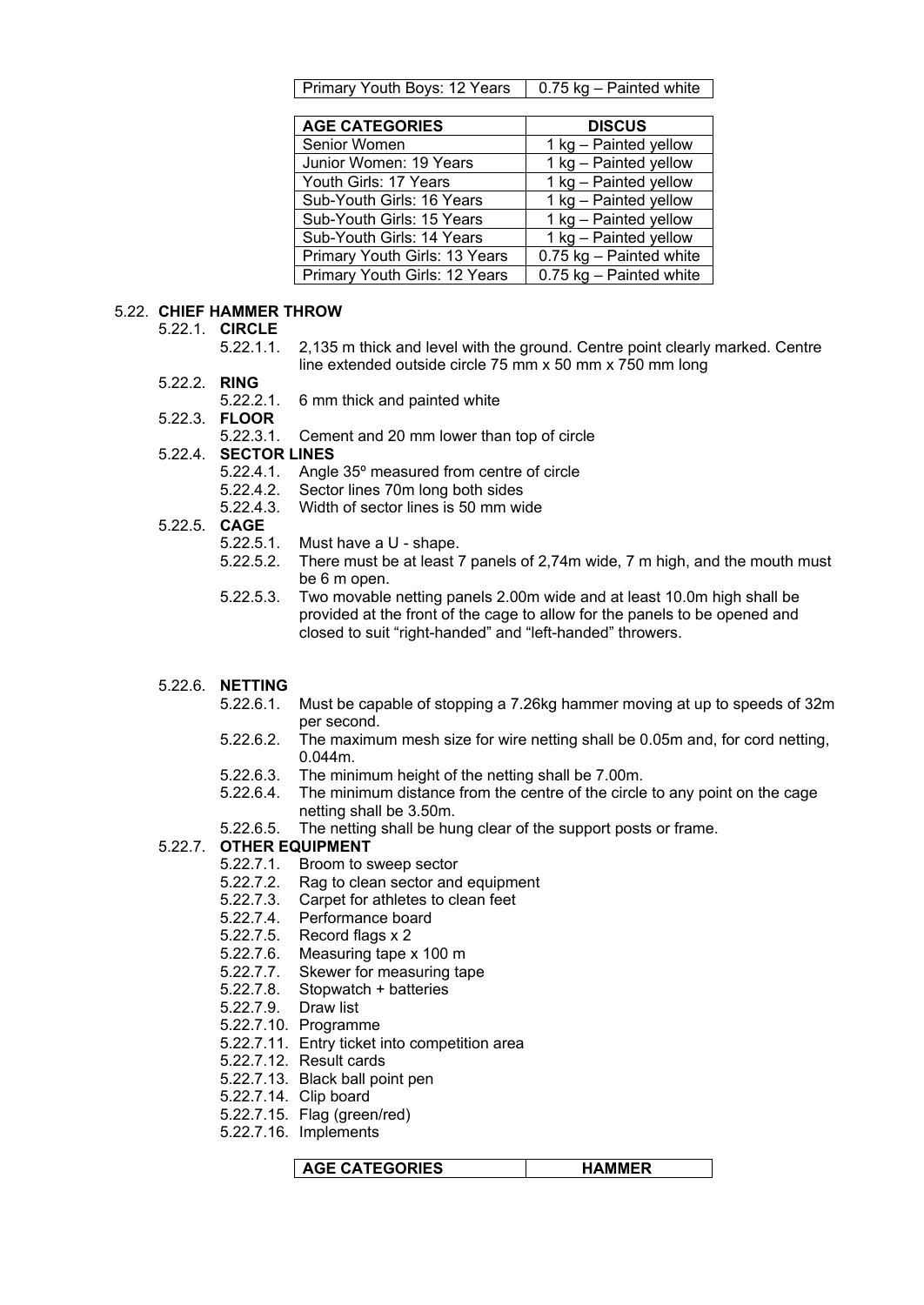| Senior Men               | 7.26kg - Painted red  |
|--------------------------|-----------------------|
| Junior Men: 19 Years     | 6 kg - Painted blue   |
| Youth Boys: 17 Years     | 5 kg – Painted green  |
| Sub-Youth Boys: 16 Years | 5 kg – Painted green  |
| Sub-Youth Boys: 15 Years | 4 kg - Painted yellow |
| Sub-Youth Boys: 14 Years | 4 kg – Painted yellow |

| <b>AGE CATEGORIES</b>     | <b>HAMMER</b>         |
|---------------------------|-----------------------|
| Senior Women              | 4 kg – Painted yellow |
| Junior Women: 19 Years    | 4 kg – Painted yellow |
| Youth Girls: 17 Years     | 4 kg - Painted yellow |
| Sub-Youth Girls: 16 Years | 4 kg - Painted yellow |
| Sub-Youth Girls: 15 Years | 4 kg - Painted yellow |
| Sub-Youth Girls: 14 Years | 3 kg – Painted orange |

#### 5.23. **CHIEF JAVELIN THROW**

#### 5.23.1. **Runway**

- 5.23.1.1. 30 m 36,5 m long
- 5.23.1.2. Lines 4 m apart
- 5.23.1.3. Lines 70 mm wide
- 5.23.2. **Arc**
	- 5.23.2.1. Line painted white, 70 mm wide
	- 5.23.2.2. Level with ground
	- 5.23.2.3. Radius 8 m
	- 5.23.2.4. Straight lines outside run-up 750 mm long and 50 mm wide

#### 5.23.2.5. 5.23.3. **Sector lines**

5.23.3.1. 50 mm wide and at least 80 m long

#### 5.23.4. **Other equipment**

- 5.23.4.1. Rag to clean sector and equipment
- 5.23.4.2. Performance board
- 5.23.4.3. Record flags x 2
- 5.23.4.4. Measuring tape x 100 m
- 5.23.4.5. Skewer for tape
- 5.23.4.6. Markers/powder for athletes' run-up
- 5.23.4.7. Stopwatch + batteries
- 5.23.4.8. Draw list
- 5.23.4.9. Programme
- 5.23.4.10. Blue ticket
- 5.23.4.11. Result cards
- 5.23.4.12. Black ball point pen
- 5.23.4.13. Clip board
- 5.23.4.14. Flag (green/red)
- 5.23.4.15. Implements

| <b>AGE CATEGORIES</b>        | <b>JAVELIN</b>                      |
|------------------------------|-------------------------------------|
| Senior Men                   | $800$ g – No colour specification   |
| Junior Men: 19 Years         | 800 g - No colour specification     |
| Youth Boys: 17 Years         | $700$ g $-$ No colour specification |
| Sub-Youth Boys: 16 Years     | $700$ g $-$ No colour specification |
| Sub-Youth Boys: 15 Years     | $600$ g – No colour specification   |
| Sub-Youth Boys: 14 Years     | $600$ g – No colour specification   |
| Primary Youth Boys: 13 Years | 600 $g$ – No colour specification   |
| Primary Youth Boys: 12 Years | $500$ g – No colour specification   |

| <b>AGE CATEGORIES</b>     | <b>JAVELIN</b>                    |
|---------------------------|-----------------------------------|
| Senior Women              | $600$ g – No colour specification |
| Junior Women: 19 Years    | $600$ g – No colour specification |
| Youth Girls: 17 Years     | $600$ g – No colour specification |
| Sub-Youth Girls: 16 Years | $600$ g – No colour specification |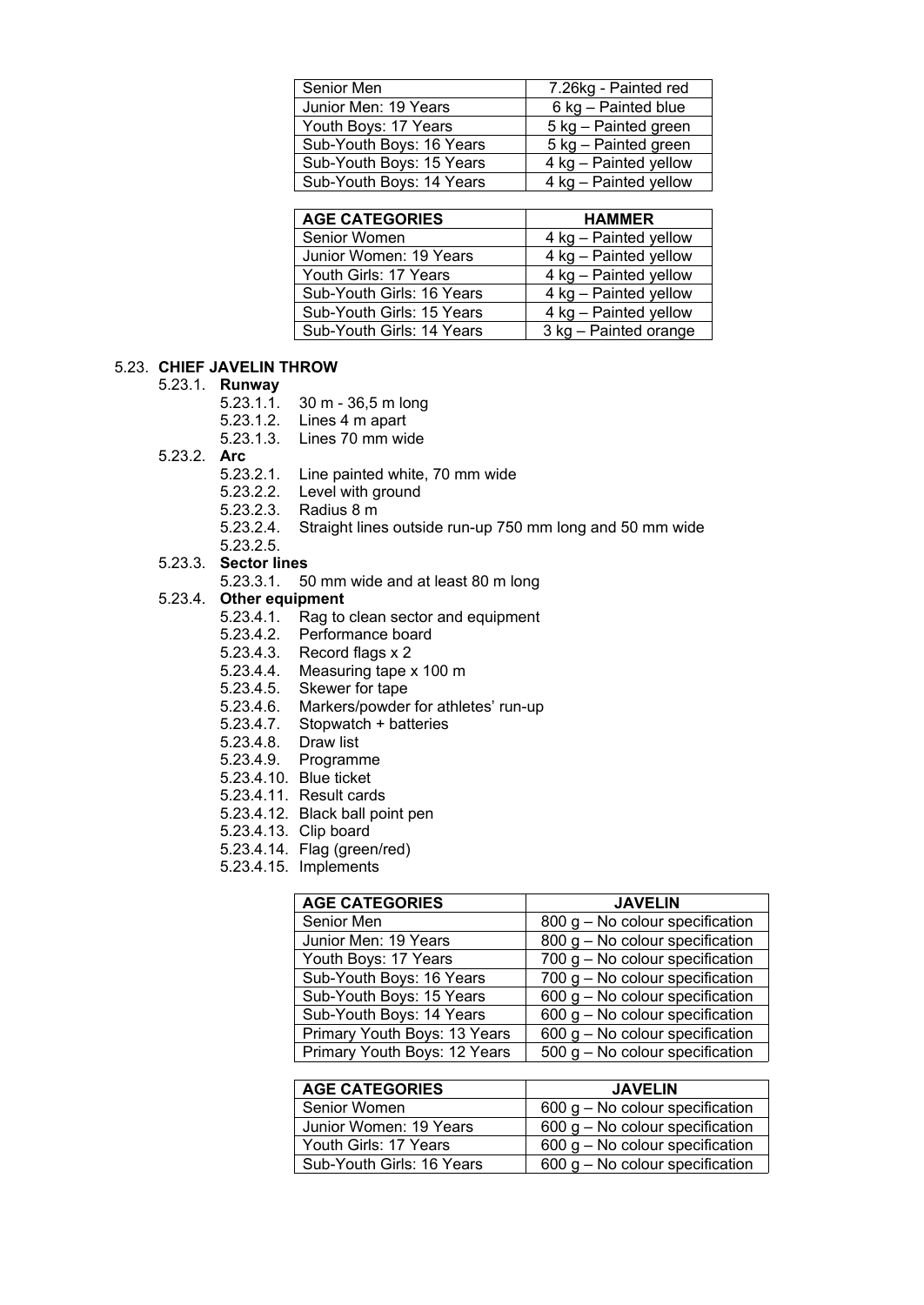| Sub-Youth Girls: 15 Years     | $600$ g – No colour specification |
|-------------------------------|-----------------------------------|
| Sub-Youth Girls: 14 Years     | $600$ g – No colour specification |
| Primary Youth Girls: 13 Years | $500$ g – No colour specification |
| Primary Youth Girls: 12 Years | $500$ g – No colour specification |

# 5.24. **JUDGE COMBINED EVENTS**

- 5.24.1. Combined Events Scoring Table
- 5.24.2. Programme
- 5.24.3. List of records
- 5.24.4. Record request forms
- 5.24.5. World, Africa, National, Province, Meeting, etc.
- 5.24.6. Result card of judgements
- 5.24.7. Black ball point pen
- 5.24.8. Clip board
- 5.24.9. 1m White Board for scorekeeping
- 5.24.10. Map of route
- 5.24.11. Warning boards
- 5.24.12. Entry ticket into competition area
- 5.24.13. Implements

| <b>AGE</b>        | DAY <sub>1</sub>           | Day 2                       |
|-------------------|----------------------------|-----------------------------|
| Senior Men        | Decathlon: 100m, LJ, SP    | Decathlon: 110mH (1,06m),   |
| Decathlon         | (7,26kg), HJ, 400m,        | DT(2kg), PV, JT (800gm),    |
|                   |                            | 1500m                       |
| Junior Men (19)   | 100m, LJ, SP (6kg), HJ,    | 110mH (1,06m), DT(1,75kg),  |
| Decathlon         | 400m.                      | PV, JT (800gm) (New), 1500m |
| Youth Boys (17)   | 100m, LJ, SP (5kg), 400m,  | 110mH (91,4cm), HJ, JT      |
| Octathion         |                            | (700gm), 1000m              |
| Senior Women      | 100mH (84 cm), HJ, SP      | LJ, JT (600gm), 800m        |
| Heptathlon        | (4kg), 200m                |                             |
| Junior Women (19) | 100mH (76,2 cm), HJ, SP    | LJ, JT (600gm), 800m        |
| Heptathlon        | (4kg), 200m                |                             |
| Youth Girls (17)  | 90mH (76,2 cm), LJ, HJ, SP |                             |
| Pentathlon        | (3kg), 800m                |                             |

# 6. **EQUIPMENT CONTRIBUTING TO QUALITY AND STANDARD OF COMPETITION**

# 6.1. **CHIEF ASSIZE ROOM**

- 6.1.1. Programme
- 6.1.2. Result card of decisions
- 6.1.3. Black ball point pen
- 6.1.4. Clip board<br>6.1.5. Stickers
- 6.1.5. Stickers<br>6.1.6. Gauging
- 6.1.6. Gauging certificates in duplicate
- 6.1.7. Identification Tag Restricted access

#### 6.2. **CHIEF TRACK SECURITY**

- 6.2.1. List of people that can enter
- 6.2.2. Programme
- 6.2.3. Clip board
- 6.2.4. Two way radio<br>6.2.5. Identification Ta
- Identification Tag All access

#### 6.3. **CHIEF WARMING UP AREA/CALL ROOM**

- 6.3.1. List of people that can enter
- 6.3.2. Programme
- 6.3.3. Two way radio
- Identification Tag All access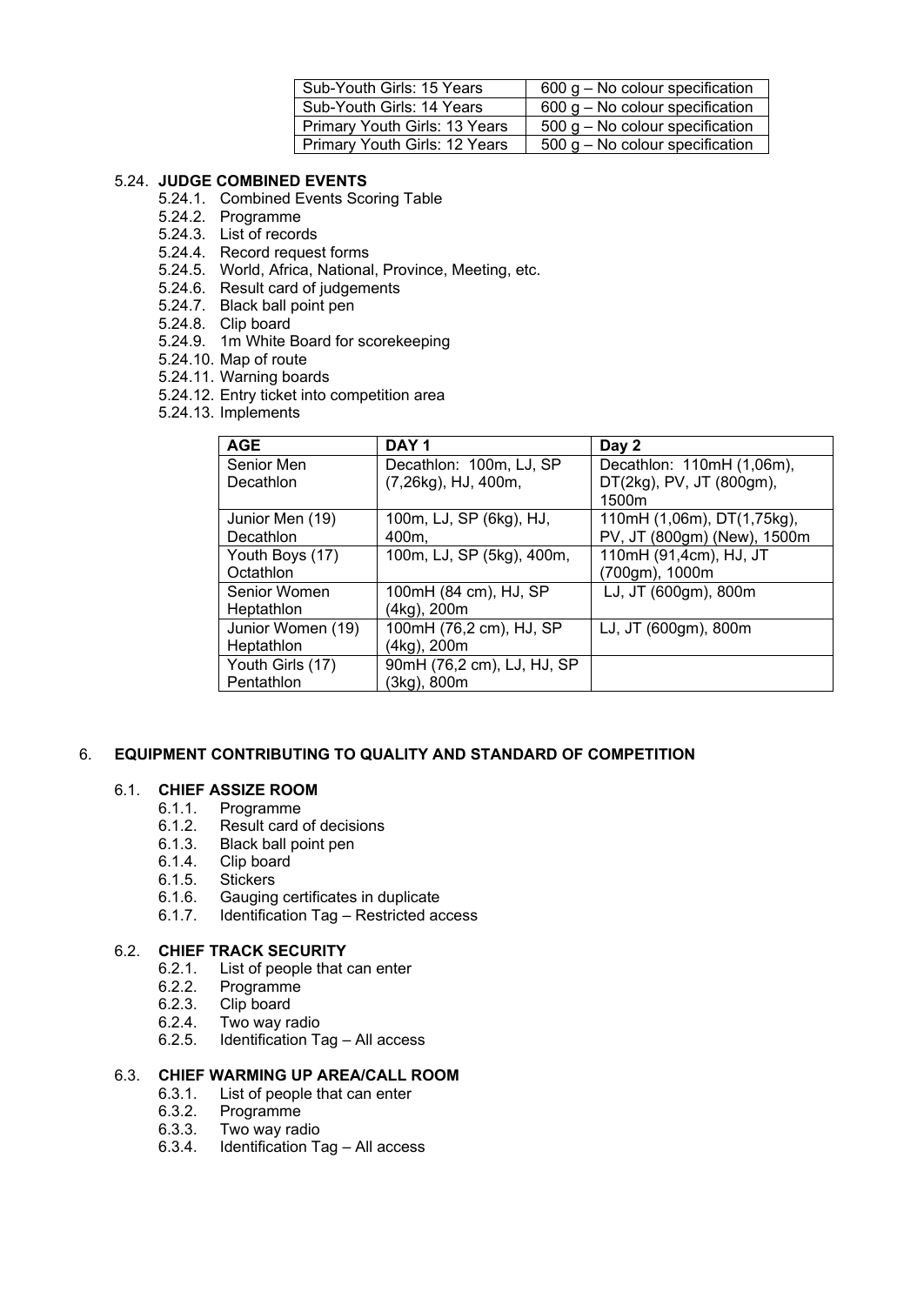#### 6.4. **CHIEF GATE OFFICIALS VIP AREA**

- 6.4.1. List of people that can enter<br>6.4.2. Programme
- 6.4.2. Programme
- 6.4.3. Two way radio
- 6.4.4. Identification Tag All access

# 6.5. **MIXED ZONE AREA**

- 6.5.1. List of people that can enter
- 6.5.2. Programme
- 6.5.3. Two way radio
- 6.5.4. Identification Tag All access

#### 6.6. **CHIEF GATE OFFICIALS**

- 
- 6.6.1. List of people that can enter<br>6.6.2. Money box with small changer Money box with small change
- 6.6.3. Tickets spectators<br>6.6.4. Safety box
- 
- 6.6.4. Safety box<br>6.6.5. Programme
- 6.6.5. Programmes<br>6.6.6. Two way radi Two way radio
- 6.6.7. Identification Tag All access

# 6.7. **CHIEF REFRESHMENTS HALL**<br>6.7.1. Programme

- 6.7.1. Programme
- 6.7.2. Identification Tag Restricted access
- 6.7.3. Important information
	- 6.7.3.1. All ticket holders are allowed for refreshments during competition.
	- 6.7.3.2. Only VIP's, LOC and JOC are allowed at the function

#### 6.8. **CHIEF PLACING OFFICIAL**

- 6.8.1. List of Identification Tags with access codes
- 6.8.2. Programme
- 6.8.3. Two way radio
- 6.8.4. Identification Tag Restricted access

#### 6.9. **CHIEF RESULTS ROOM OFFICIAL**

**N.B.** Only LOC, Referees and Team Managers are allowed

- 6.9.1. Final result documents
- 6.9.2. Shelf for each member of press
- 6.9.3. Shelf for incoming results
- 6.9.4. Shelf for each team participating
- 6.9.5. Shelf for completed results
- 6.9.6. Notice board
- 6.9.7. Programme
- 6.9.8. Identification Tag Restricted access
- 6.9.9. Black ball point pen
- 6.9.10. Clip board
- 6.9.11. Table + chairs
- 6.9.12. Notice board
- 6.9.13. Duplicating machine x 2
- 6.9.14. Tel no. And name of Copier Service Technician :
- 6.9.15. Copiers 2 x high speed/high volume
- 6.9.16. Photo copy paper x 30 reams
- 6.9.17. Stapler x 2
- 6.9.18. Press Stick

#### 6.10. **CHIEF LANE DRAW TABLE**

- 6.10.1. List of people that can enter
- 6.10.2. Lane draw books
- 6.10.3. Programme
- 6.10.4. Identification Tag Restricted access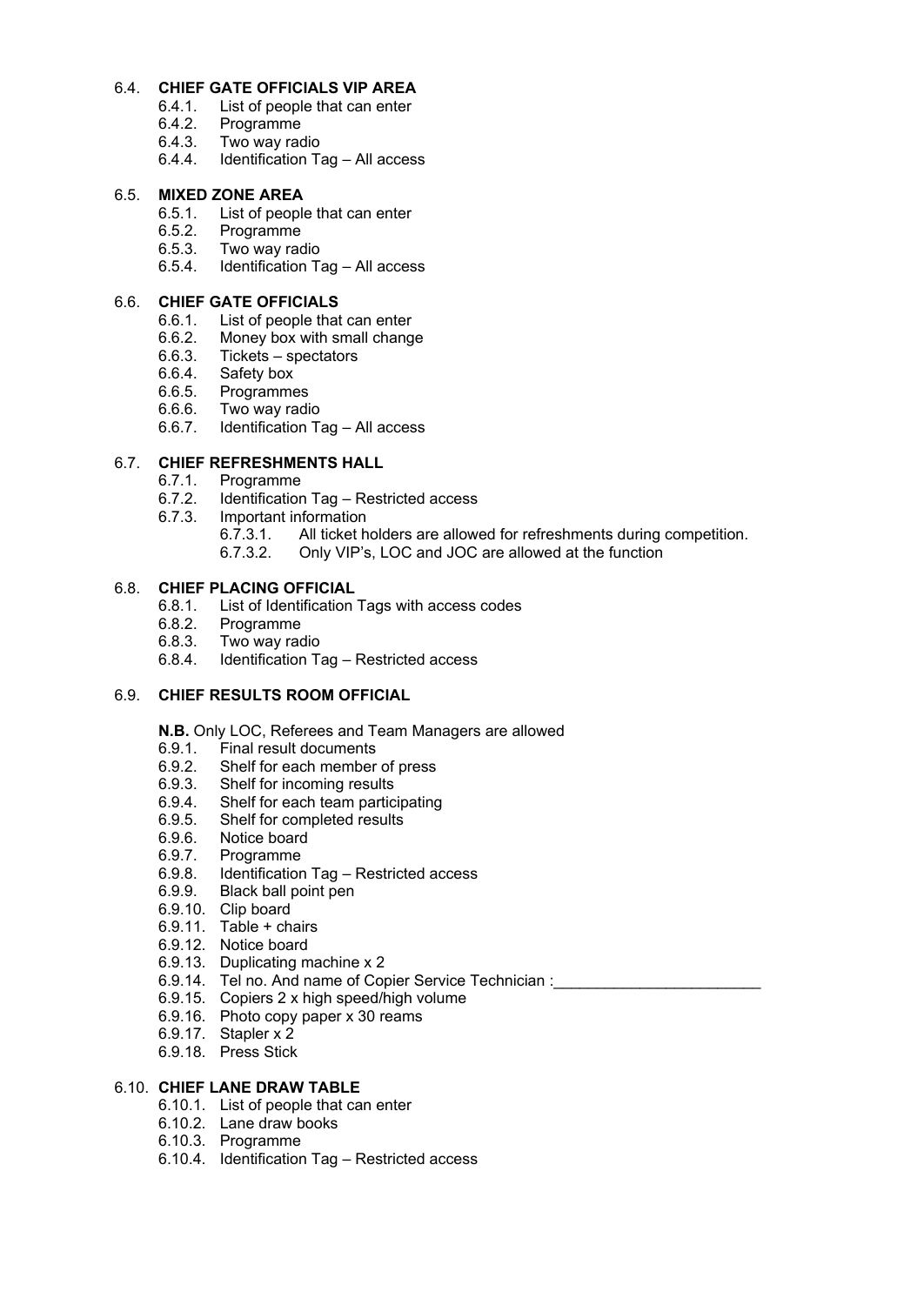- 6.10.5. Black ball point pen
- 6.10.6. Clip board
- 6.10.7. Table + chairs
- 6.10.8. Public address system
- 6.10.9. Notice board

# 6.11. **TEAM COACHES AND COACHES OF INVITED ATHLETES**

- 6.11.1. Programme
- 6.11.2. Identification Tag Restricted access

# 6.12. **INVITED ATHLETES**

- 6.12.1. Programme
- 6.12.2. Identification Tag Restricted access
- 6.12.3. Identification Tag Restricted access for coach

# 7. **EQUIPMENT IN PLACE AT PRE-COMPETITION SITE INSPECTION**

#### 7.1. **GENERAL**

- 7.1.1. Wind meters x 2 (track and jumps)<br>7.1.2. Rostrum
- $7.1.2.$
- 7.1.3. Score board
- 7.1.4. Relay batons (2 sets of 8)
- 7.1.5. Starting blocks
- 7.1.6. Competition numbers and pins
- 7.1.7. Electronic time numbers
- 7.1.8. Clothing baskets with track numbers on x 10
- 7.1.9. Flags around track x 80
- 7.1.10. Rope to cordon off the field events
- 7.1.11. Wind socks x 4
- 7.1.12. Medal table
- 7.1.13. Medal cushion with cloth
- 7.1.14. Copying machines
- 7.1.15. Computer or typewriters
- 7.1.16. Results notice board
- 7.1.17. Flag poles (country, A.S.A., prov., etc.)
- 7.1.18. Advertisement boards
- 7.1.19. Baskets for athletes clothing
- 7.1.20. Rubbish bins at every event point
- 7.1.21. Surveyor's certificate
- 7.1.22. Water bottles for officials on track
- 7.1.23. Flags
	- $\bullet$  R.S.A
	- $A.S.A$
	- Province
	- Sponsors, school, club, etc.
- 7.1.24. Insurance public liability

#### 7.2. **ASSIZE OFFICE**

- - 7.2.1. Scale<br>7.2.2. Assize Assize certificates
	- 7.2.3. Table/chair
	- 7.2.4. Equipment required
	- 7.2.5. Stickers
	- 7.2.6. Direction pointers

### 7.3. **FIRST AID AND MEDICAL ROOMS**

- 7.3.1. Contact person:
- 7.3.2. Tables and chairs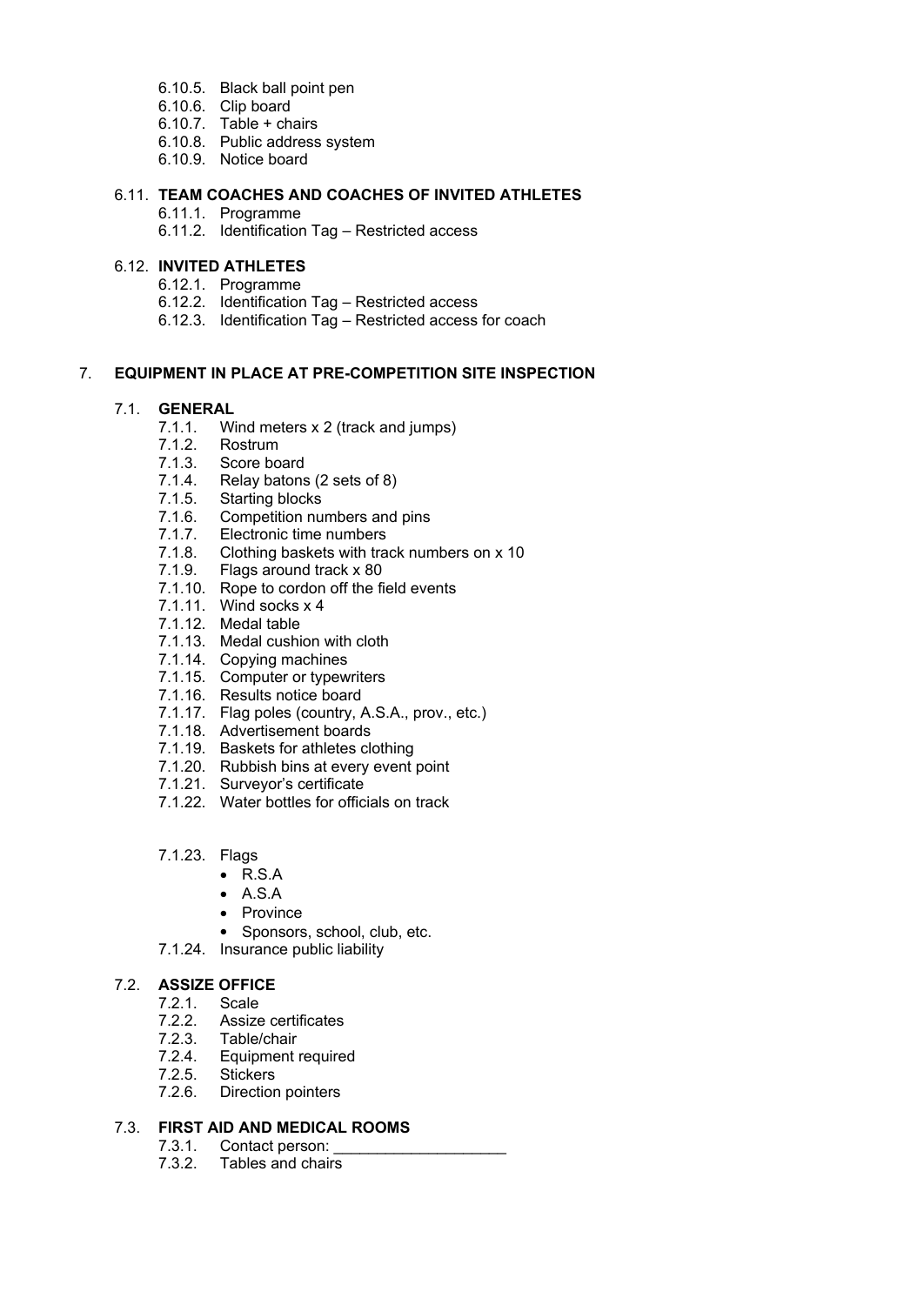- 7.3.3. Bed
- Bed pan
- 7.3.5. Ice bag
- 7.3.6. Fan
- 7.3.7. Stretcher
- 7.3.8. Blankets
- 7.3.9. Bed sheets
- 7.3.10. Pillows
- 7.3.11. Medical equipment as prescribed
- 7.3.12. Ambulance

#### 7.4. **DOPING ROOM**

- 7.4.1. Table and chair<br>7.4.2. Separate toilets
	- Separate toilets for men and women must be available only for testing
- 7.4.3. Wash basin
- 7.4.4. Fridge
- Bottled water

#### 7.5. **ANNOUNCERS' ROOM**

- 
- 7.5.1. Tables<br>7.5.2. Chairs
- 7.5.2. Chairs<br>7.5.3. Paper 7.5.3. Paper weight<br>7.5.4. Program
- 7.5.4. Program<br>7.5.5. Public ad
- Public address system
- 7.5.6. Tape recorder or CD player with music

# 7.6. **WARMING UP AREA**

Restricted area for warm-up area

- 7.6.1. 4 x Lanes x 50m
- 7.6.2. Hurdles x 20
- 7.6.3. Training circles
	- Shot put
	- Discus
	- Hammer
	-
- 7.6.4. Training circles<br>7.6.5. Run up for javel Run up for javelin
- 7.6.6. Throw area for javelin
- 7.6.7. Safety nets for throws
- 7.6.8. Safety area for throws
- 7.6.9. Jumps
	- Paul vault
	- $\bullet$  High
	- Long
	- $\bullet$  Triple
- 7.6.10. Tent for athletes
- 7.6.11. Public address system to call athletes

#### 7.7. **AT FINISH LINE**

- 7.7.1. Winning-post x2
- 7.7.2. Track judge stand
- 7.7.3. Time keepers' stand<br>7.7.4. Lap counter (24 num
- Lap counter (24 numbers)
- 7.7.5. Bell

# 7.8. **ON THE FIELD**

- 7.8.1. Run up for javelin and jumps<br>7.8.2. Throw area for throws
- Throw area for throws
- 7.8.3. Safety nets for throws

#### 7.9. **TOILETS**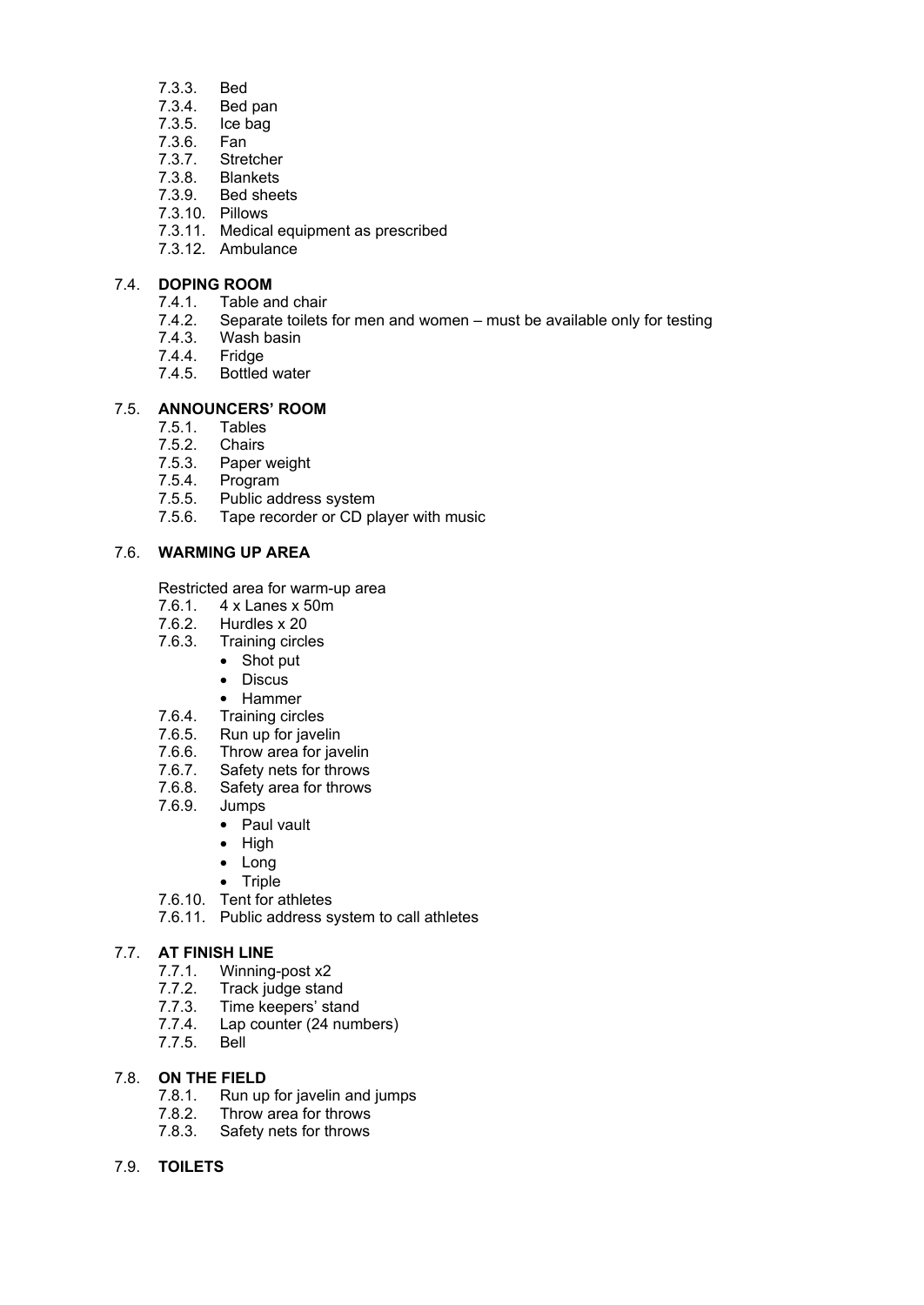- 7.9.1. Spectators
	- Men
	- Ladies
- 7.9.2. VIP's
	- Men
	- Ladies
- 7.9.3. Athletes
	- Men
	- Ladies
- 7.9.4. Officials
	- Men
	- Ladies
- 7.9.5. Drug tests
- 7.9.6. Men<br>7.9.7. Ladies
- 7.9.7. Ladies
- 7.9.8. Taps
- 7.9.9. Flushing system
- 7.9.10. Toilet paper
- 7.9.11. Supply of toilet paper
- 7.9.12. Soap
- 7.9.13. Towels
- 7.9.14. Organise servants to keep clean

# 7.10. **SEATS AND ENTRANCES**

- 7.10.1. VVIP
- 7.10.2. VIP
- 7.10.3. Sponsors
- 7.10.4. Press room
- 7.10.5. TV/radio room
- 7.10.6. Officials' room
- 7.10.7. Athletes
- 7.10.8. Appeal board
- 7.10.9. Selectors
- 7.10.10. Sport management and aids
- 7.10.11. Technical staff
- 7.10.12. Spectators

#### 7.11. **PARKING**

- 7.11.1. VVIP
- 7.11.2. VIP
- 7.11.3. Media
- 7.11.4. Doctor
- 7.11.5. First aid
- 7.11.6. Ambulance
- 7.11.7. Spectators
- 7.11.8. Officials
- 7.11.9. Athletes

# 7.12. **ELECTRIC EQUIPMENT**

- 7.12.1. Emergency number: \_\_\_\_\_\_\_\_\_\_\_\_\_\_\_\_\_\_\_\_\_\_\_\_\_\_
	- 7.12.2. Electrician:
	- 7.12.3. Public address system
	- 7.12.4. Main system
	- 7.12.5. Standby system
		- Standby microphone
		- Starter megaphone
		- Warming up area megaphone
		- Two way radios
		- Torches
		- Batteries